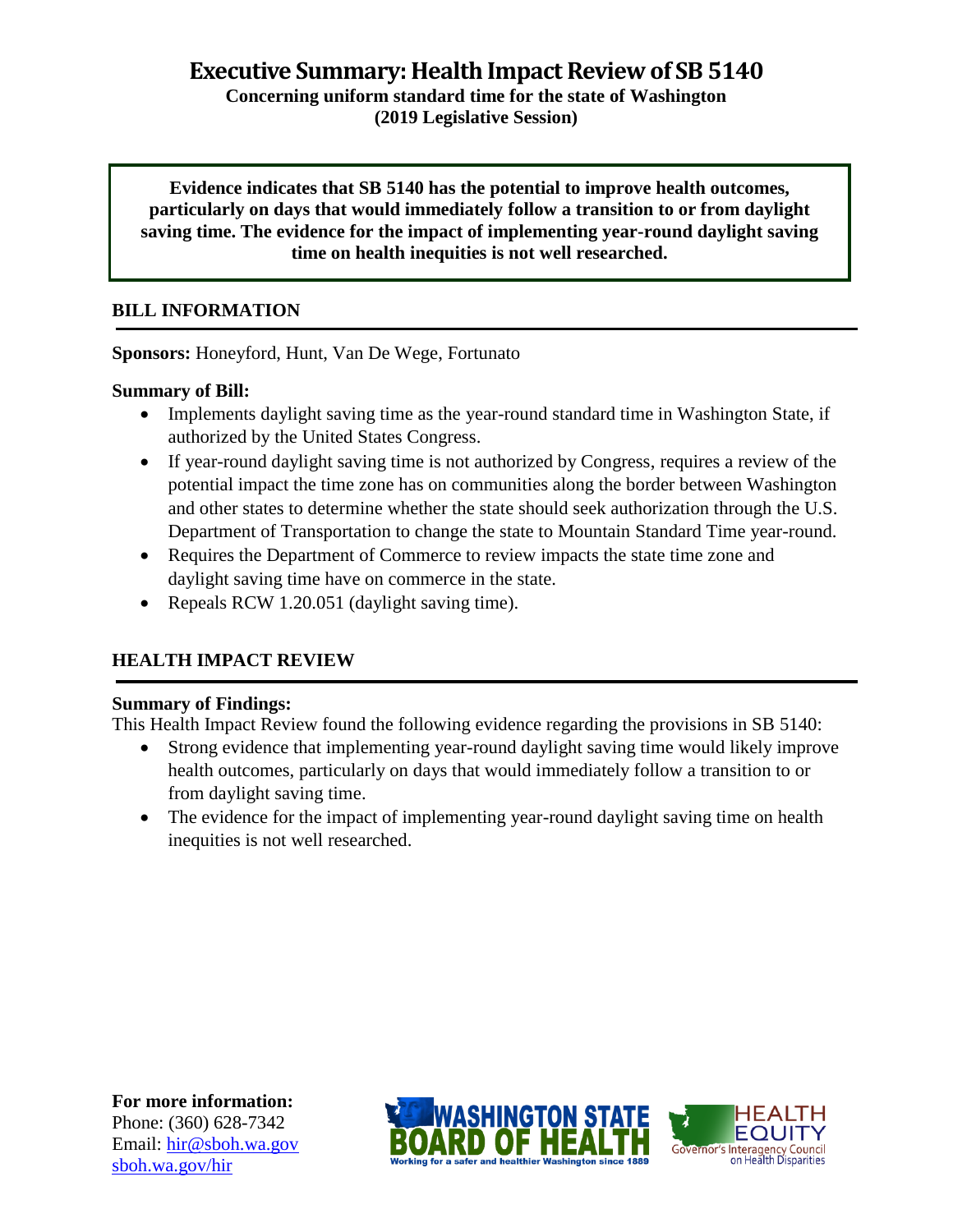# **Health Impact Review of SB 5140**

**Concerning uniform standard time for the state of Washington (2019 Legislative Session)**

January 17, 2019

**Staff contact:** Caitlin Lang-Perez Phone: (360) 628-7342 Email: [caitlin.lang@sboh.wa.gov](mailto:caitlin.lang@sboh.wa.gov)

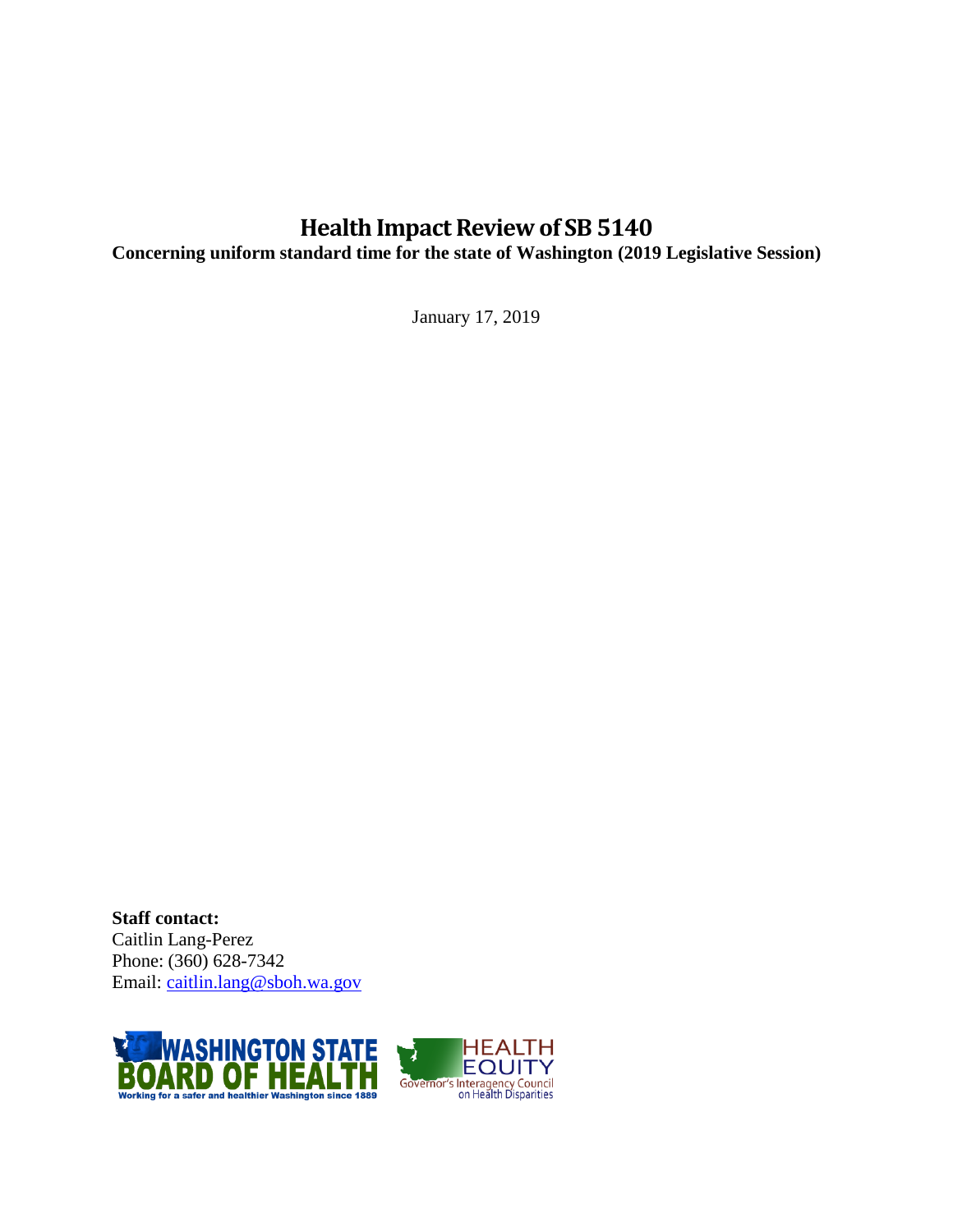# **Contents**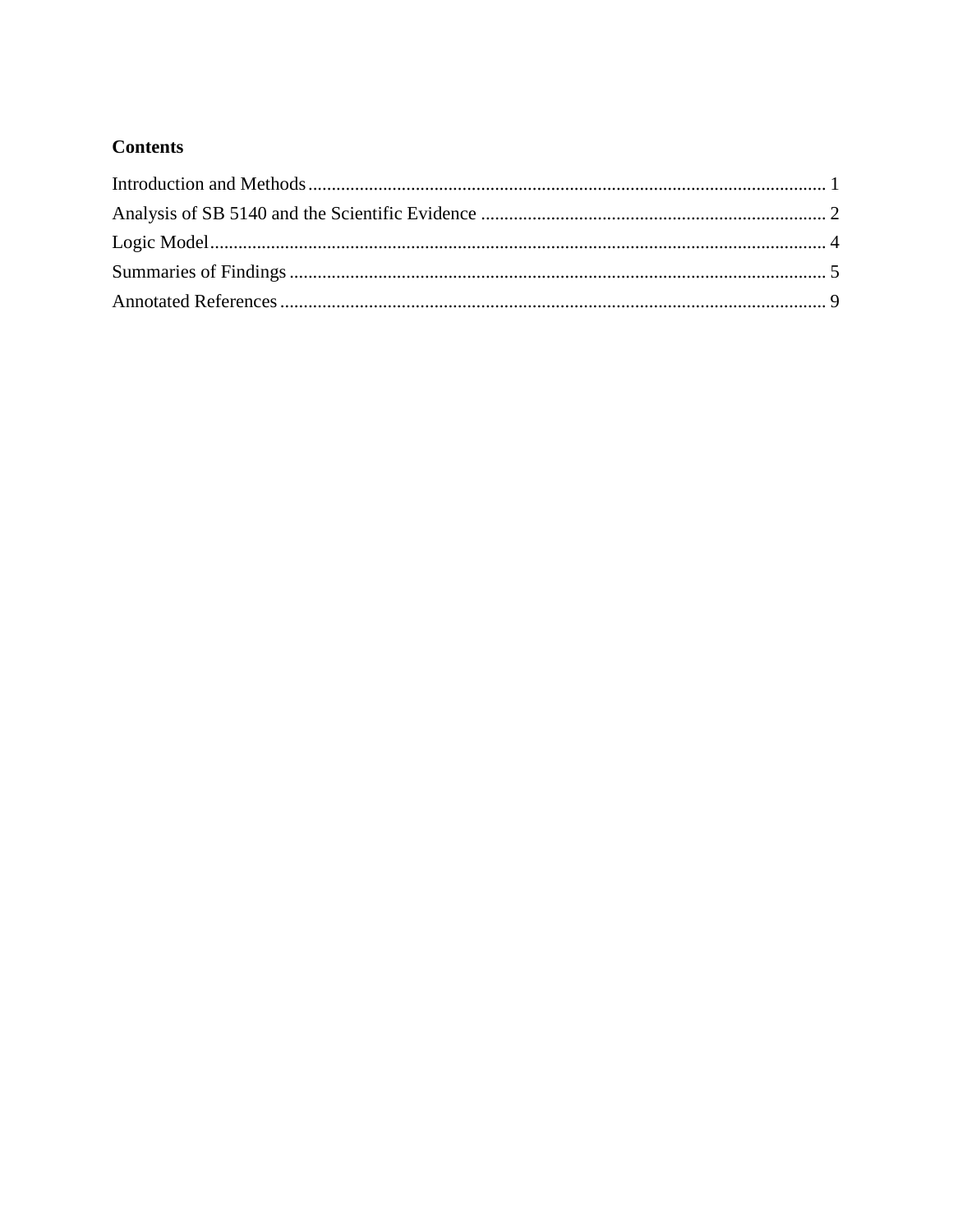#### **Introduction and Methods**

<span id="page-3-0"></span>A Health Impact Review is an analysis of how a proposed legislative or budgetary change will likely impact health and health disparities in Washington State [\(RCW 43.20.285\)](http://apps.leg.wa.gov/rcw/default.aspx?cite=43.20.285). For the purpose of this review 'health disparities' have been defined as the differences in disease, death, and other adverse health conditions that exist between populations [\(RCW 43.20.270\)](http://apps.leg.wa.gov/rcw/default.aspx?cite=43.20.270). This document provides summaries of the evidence analyzed by State Board of Health staff during the Health Impact Review of Senate Bill 5140 (SB [5140\)](https://app.leg.wa.gov/billsummary?BillNumber=5140&Year=2019&Initiative=false).

Staff analyzed the content of SB 5140 and created a logic model depicting possible pathways leading from the provisions of the bill to health outcomes. We consulted with experts and contacted key informants about the provisions and potential impacts of the bill. We conducted an objective review of published literature for each pathway using databases including PubMed, Google Scholar, and University of Washington Libraries. More information about key informants and detailed methods are available upon request.

The following pages provide a detailed analysis of the bill including the logic model, summaries of evidence, and annotated references. The logic model is presented both in text and through a flowchart (Figure 1). The logic model includes information on the strength-of-evidence for each relationship. The strength-of-evidence has been defined using the following criteria:

- Not well researched: the review of literature yielded few if any studies or only yielded studies that were poorly designed or executed or had high risk of bias.
- **A fair amount of evidence:** the review of literature yielded several studies supporting the association, but a large body of evidence was not established; or the review yielded a large body of evidence but findings were inconsistent with only a slightly larger percentage of the studies supporting the association; or the research did not incorporate the most robust study designs or execution or had a higher than average risk of bias.
- **Strong evidence:** the review of literature yielded a large body of evidence on the relationship (a vast majority of which supported the association) but the body of evidence did contain some contradictory findings or studies that did not incorporate the most robust study designs or execution or had a higher than average risk of bias; or there were too few studies to reach the rigor of "very strong evidence;" or some combination of these.
- **Very strong evidence:** the review of literature yielded a very large body of robust evidence supporting the association with few if any contradictory findings. The evidence indicates that the scientific community largely accepts the existence of the association.

This review was subject to time constraints, which influenced the scope of work for this review. The annotated references are only a representation of the evidence and provide examples of current research. In some cases only a few review articles or meta-analyses are referenced. One article may cite or provide analysis of dozens of other articles. Therefore the number of references included in the bibliography does not necessarily reflect the strength-of-evidence. In addition, some articles provide evidence for more than one research question, so are referenced multiple times.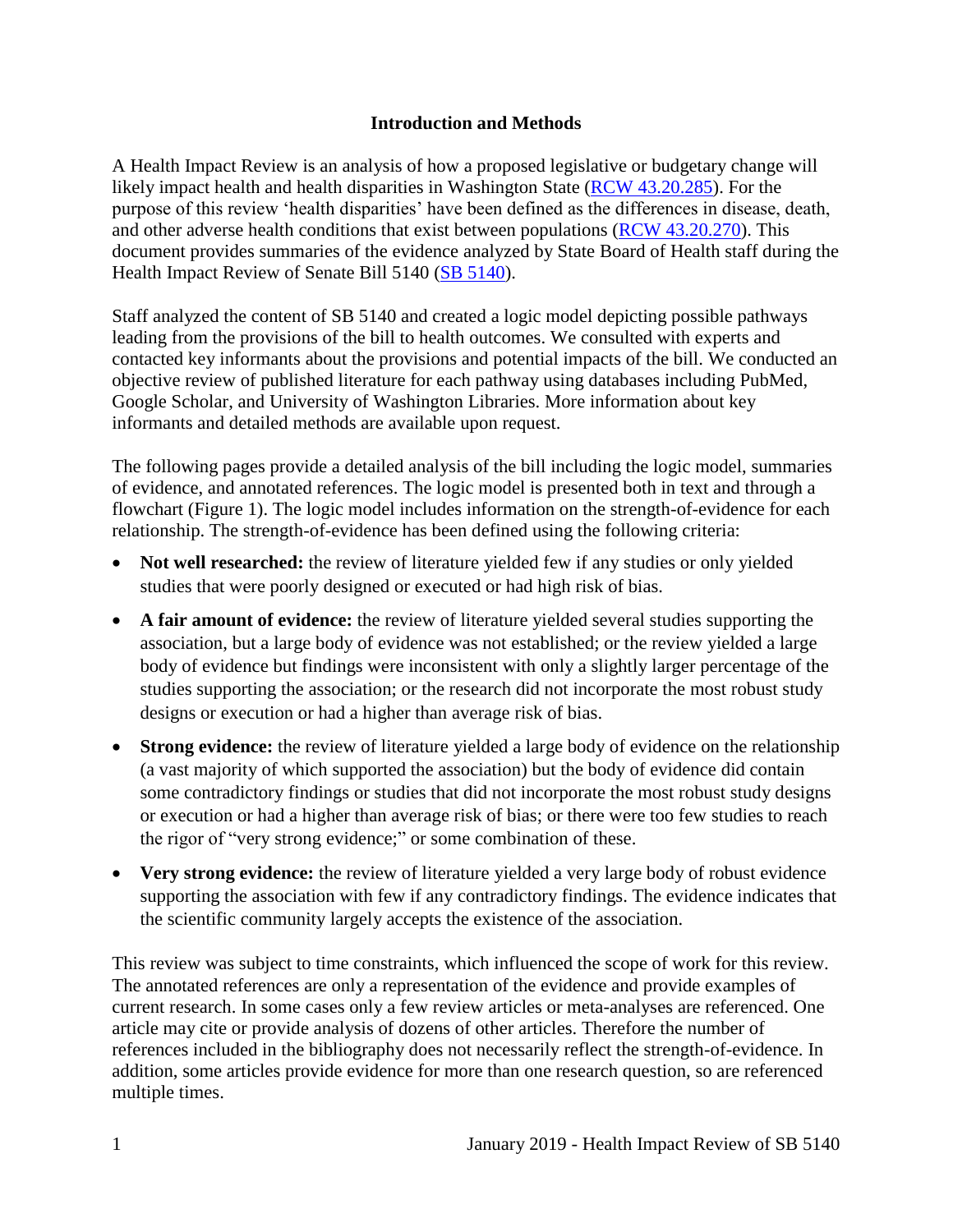## **Analysis of SB 5140 and the Scientific Evidence**

#### <span id="page-4-0"></span>**Summary of relevant background information**

- It is U.S. policy (U.S. Code, [Title 15 §260\)](https://www.govinfo.gov/content/pkg/USCODE-2011-title15/html/USCODE-2011-title15-chap6-subchapIX.htm) to "promote the adoption and observance of uniform time within standard time zones […] the [U.S.] Secretary of Transportation is authorized and directed to foster and promote widespread and uniform adoption and observance of the same standard of time within and throughout each such standard time zone."<sup>1</sup>
- Federal law requires states to observe daylight saving time (DST) from early March to early November and standard time the remainder of the year.<sup>1</sup> However, states are permitted to implement standard time year-round, without federal approval, as Hawaii and Arizona have done. Adopting DST year-round requires Congressional and Presidential approval.
- In 2018, [H.R.6202](https://www.congress.gov/bill/115th-congress/house-bill/6202/text) was introduced to the 115<sup>th</sup> U.S. Congress. The legislation would allow states to elect to observe year-round  $DST<sup>2</sup>$ . The proposal was referred to the House Committee on Energy and Commerce.
- Currently, three other states have proposals to implement DST year-round.
	- o In March 2018, Florida passed the "Sunshine Protection Act" (Florida Statute [1.025\)](http://www.leg.state.fl.us/statutes/index.cfm?mode=View%20Statutes&SubMenu=1&App_mode=Display_Statute&Search_String=1.025&URL=0000-0099/0001/Sections/0001.025.html), making it the only state to adopt DST year-round.<sup>3</sup> While legislation to authorize Florida's act has been introduced in the U.S. Congress [\(S.2537](https://www.congress.gov/bill/115th-congress/senate-bill/2537/text) and [H.R.](https://www.congress.gov/bill/115th-congress/house-bill/5279)  [5279\)](https://www.congress.gov/bill/115th-congress/house-bill/5279), neither chamber has voted on the proposals.<sup>4</sup>
	- $\circ$  In 2018, California voters passed [Proposition 7,](http://www.voterguide.sos.ca.gov/propositions/7/) which encourages the legislature to consider instituting year-round  $DST$ .<sup>5</sup> The proposition also requires a twothirds vote of the Legislature to change the period of DST. In December 2018, Assembly members introduced [Assembly Bill](http://leginfo.legislature.ca.gov/faces/billTextClient.xhtml?bill_id=201920200AB7&search_keywords=daylight+saving+time) 7 to establish California's standard time to year-round DST.<sup>6</sup>
	- o In January 2019, Oregon legislators introduced legislation [\(House Bill 2297\)](https://olis.leg.state.or.us/liz/2019R1/Measures/Overview/HB2297) to abolish the annual one-hour change in time from standard time to DST and to maintain Oregon on DST all year. 7

#### **Summary of SB 5140**

- Implements daylight saving time as the year-round standard time in Washington State, if authorized by the United States Congress.
- If year-round daylight saving time is not authorized by Congress, requires a review of the potential impact the time zone has on communities along the border between Washington and other states to determine whether the state should seek authorization through the U.S. Department of Transportation to change the state to Mountain Standard Time year-round.
- Requires the Department of Commerce to review impacts the state time zone and daylight saving time have on commerce in the state.
- Repeals RCW 1.20.051 (daylight saving time).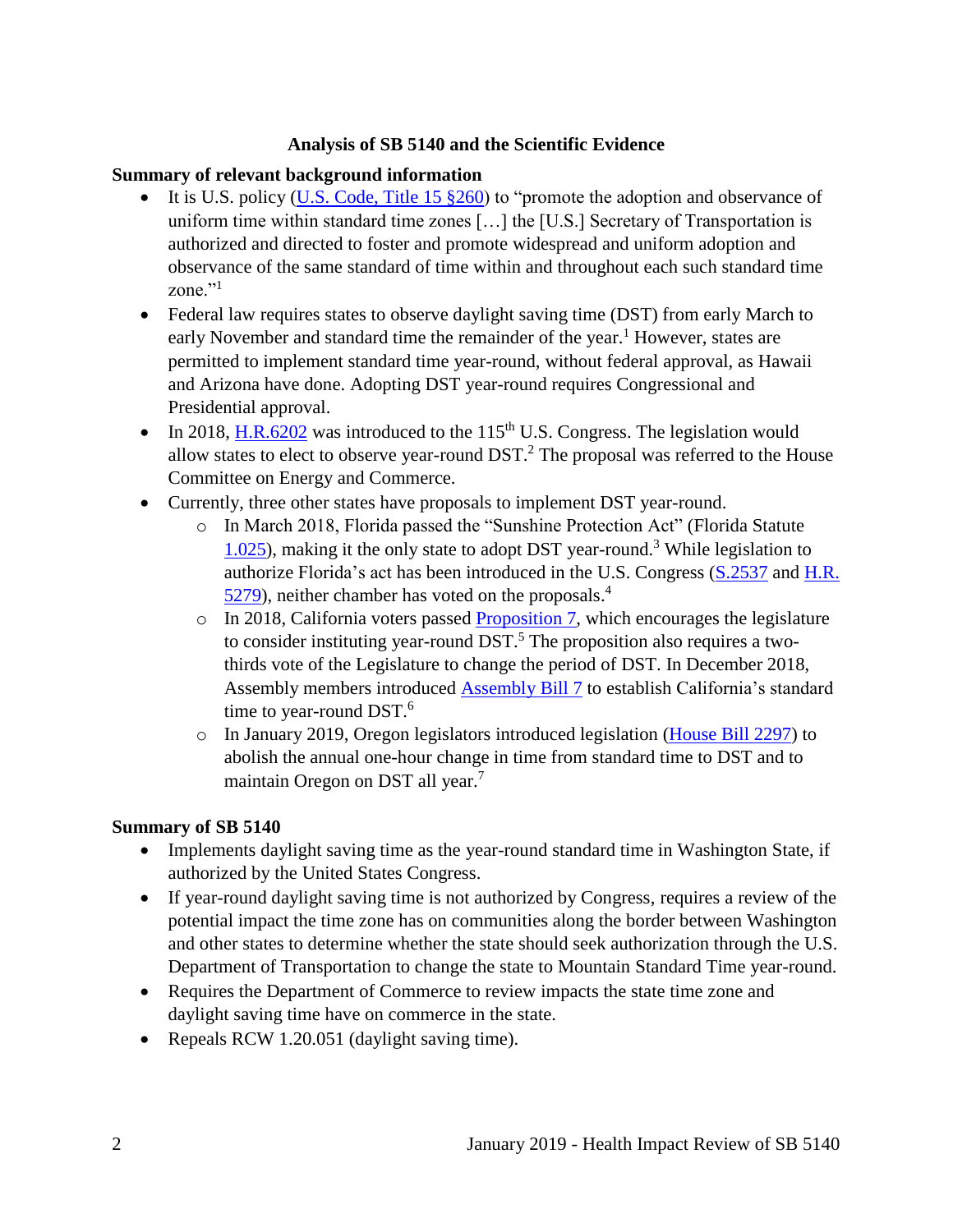#### **Health impact of SB 5140**

Evidence indicates that SB 5140 has the potential to improve health outcomes, particularly on days that would immediately follow a transition to or from DST. The evidence for the impact of implementing year-round DST on health disparities is not well researched.

#### **Pathway to health impacts**

The potential pathways leading from the provisions of SB 5140 are depicted in Figure 1. There is strong evidence that implementing year-round DST would likely improve health outcomes such as heart attack and stroke, particularly on the days that would have immediately followed a transition to or from DST.<sup>8-21</sup> The likely impact of implementing year-round DST on health disparities is not well researched.

Due to time limitations we only researched the most direct connections between the provisions of the bill, health, and health disparities and did not explore the evidence for all possible pathways. We specifically looked at the provisions in the bill that would establish daylight saving time as the year-round standard time in Washington State. For example, potential pathways that were not researched include:

 Evidence of how changing to and from DST impacts economic growth, energy use, agriculture, or crime.

#### **Magnitude of impact**

Because this bill would implement year-round DST for Washington State, the population likely to be impacted includes all Washington residents. Evidence from the literature does highlight a few populations that appear to have higher risk for adverse health events around the time of the transition to DST such as those taking cardiac medications,<sup>12</sup> those with low cholesterol and triglycerides,<sup>12</sup> individuals under the age of 65 years,<sup>13</sup> and those with other comorbidities (hypertension, diabetes, etc.).<sup>17</sup> Further, the evidence also suggests that individuals who already have trouble sleeping, children, and the elderly may have more trouble adjusting following the transition to DST in the spring. $11,16$  $11,16$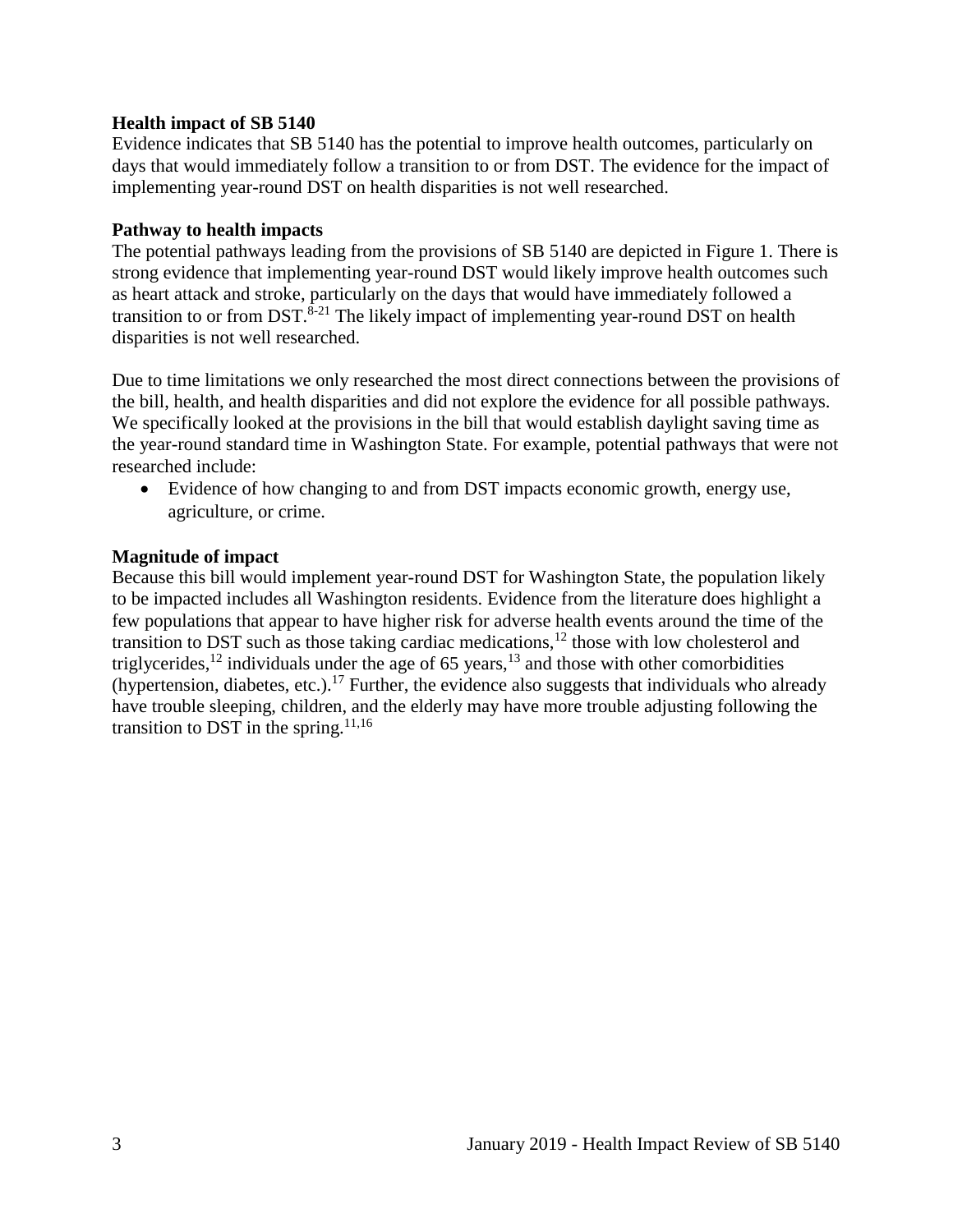## **Logic Model**

<span id="page-6-0"></span>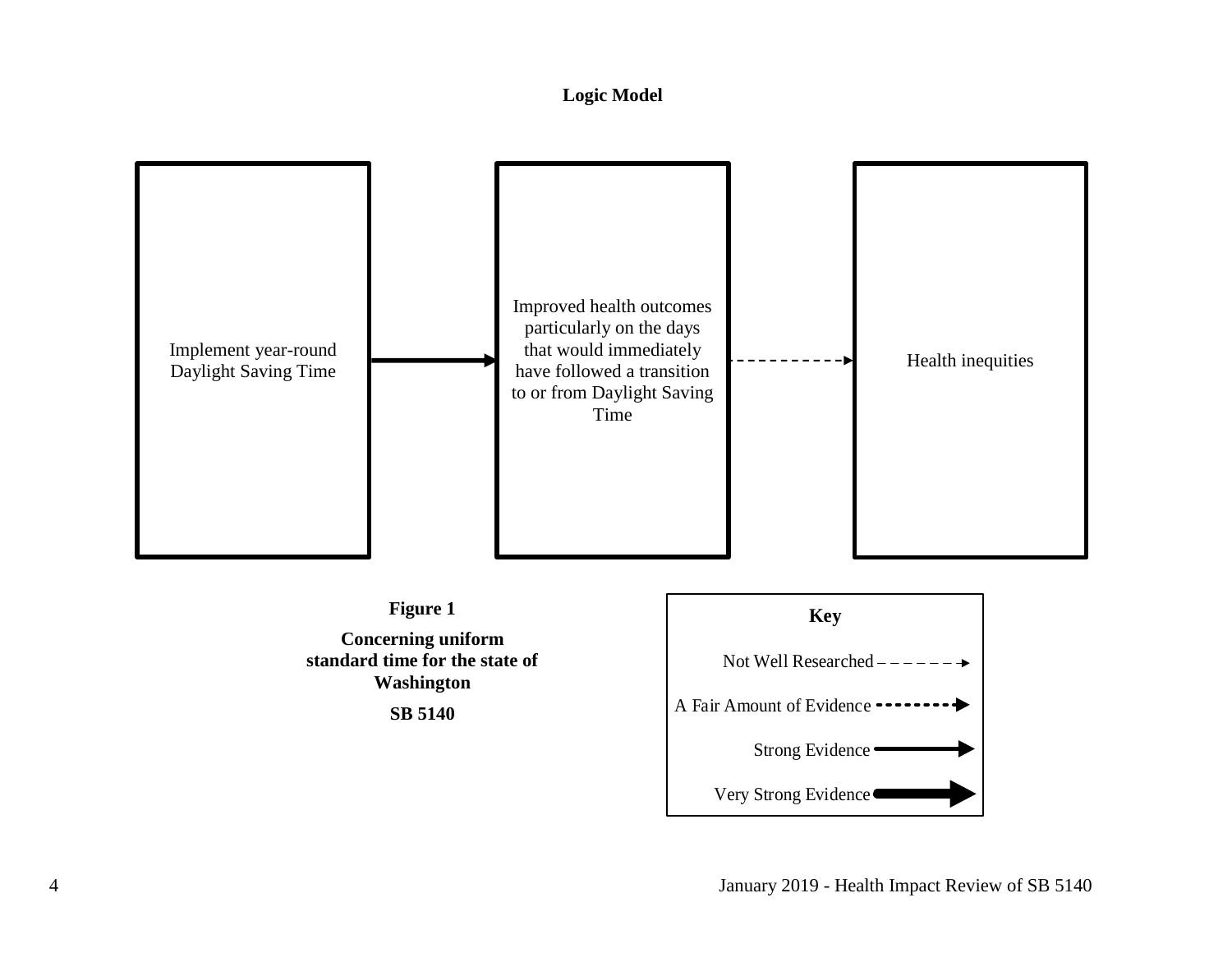#### **Summaries of Findings**

#### <span id="page-7-0"></span>**Will implementing year-round Daylight saving time in Washington improve health outcomes?**

There is strong evidence that implementing year-round daylight saving time (DST) would improve health outcomes, particularly on days that would immediately follow a transition to or from DST. While the strength of evidence for the relationship between implementing year-round DST and any one particular health outcome varies, the body of evidence between implementing year-round DST and health outcomes as a whole is strong. Additionally, some health outcomes had conflicting findings in the literature and were therefore not included in the strength of evidence analysis. The strength of evidence for this research question focuses only on the literature for heart attacks and stroke.<sup>[9,](#page-12-0)[12-15](#page-13-1)[,17-21](#page-15-1)</sup> A summary of the research not included regarding DST and traffic accidents, work-related accidents,<sup>22-24</sup> depressive episodes,<sup>10</sup> and suicide<sup>8</sup> is summarized at the end of this section beginning on page 6.

#### *Heart Attack*

A number of studies have examined the relationship between DST transitions and the incidence of heart attacks. One study found a 29% increase the incidence of non-fatal acute myocardial infarctions (AMI) during the first four workdays after the transition to DST in the spring and a 44% increase during the first four workdays following the transition out of DST in the fall.<sup>9</sup> In the spring, the effect was greatest on the Monday following the transition and was also more pronounced among men. In the fall, the effect was more delayed with peaks on Tuesday and Thursday. There was also a more pronounced effect for women, and individuals who were employed, not taking a beta-blocker and who were not engaging in physical activity (a known trigger for AMI) in the fall.<sup>9</sup> Other studies have found a more pronounced risk for AMI following the transition to DST in the spring that occurs within the first week, with the most significant peaks occurring on the first day or first three days after DST.<sup>12-14</sup> A number of studies found no association between heart attacks and the transition back to standard time in the fall, but a few studies noted a decrease in the incidence of heart attacks during this time. For example, one study found that the Tuesday following a DST shift in the fall was significant for decreasing AMI count by 21%, and another found that the incidence of AMI significantly decreased the Monday following the transition.<sup>[15,](#page-14-0)[17](#page-15-1)</sup> Some studies found that while there were peaks in the number of cases in the days following a transition to or from DST, overall there were not increases in the number of total cases within the year. $14,15,17$  $14,15,17$  $14,15,17$ 

#### *Stroke*

One study identified a relationship between shifting to DST and the risk of stroke. In this study, after a DST transition, the incidence of ischemic stroke (IS) increased in the first two days. Overall, the incidence did not change compared to control weeks but the timing of events was impacted by a DST transition. When compared with men, women were more susceptible to temporal changes after DST transitions and older patients also had a significant increased risk of IS following a DST transition.<sup>18</sup>

For both heart attacks and strokes, one of the underlying factors that most studies discuss is the impact that DST has on sleep and circadian rhythm, and how these factors impact health outcomes. One literature review examined studies that looked at the impacts of DST on sleep.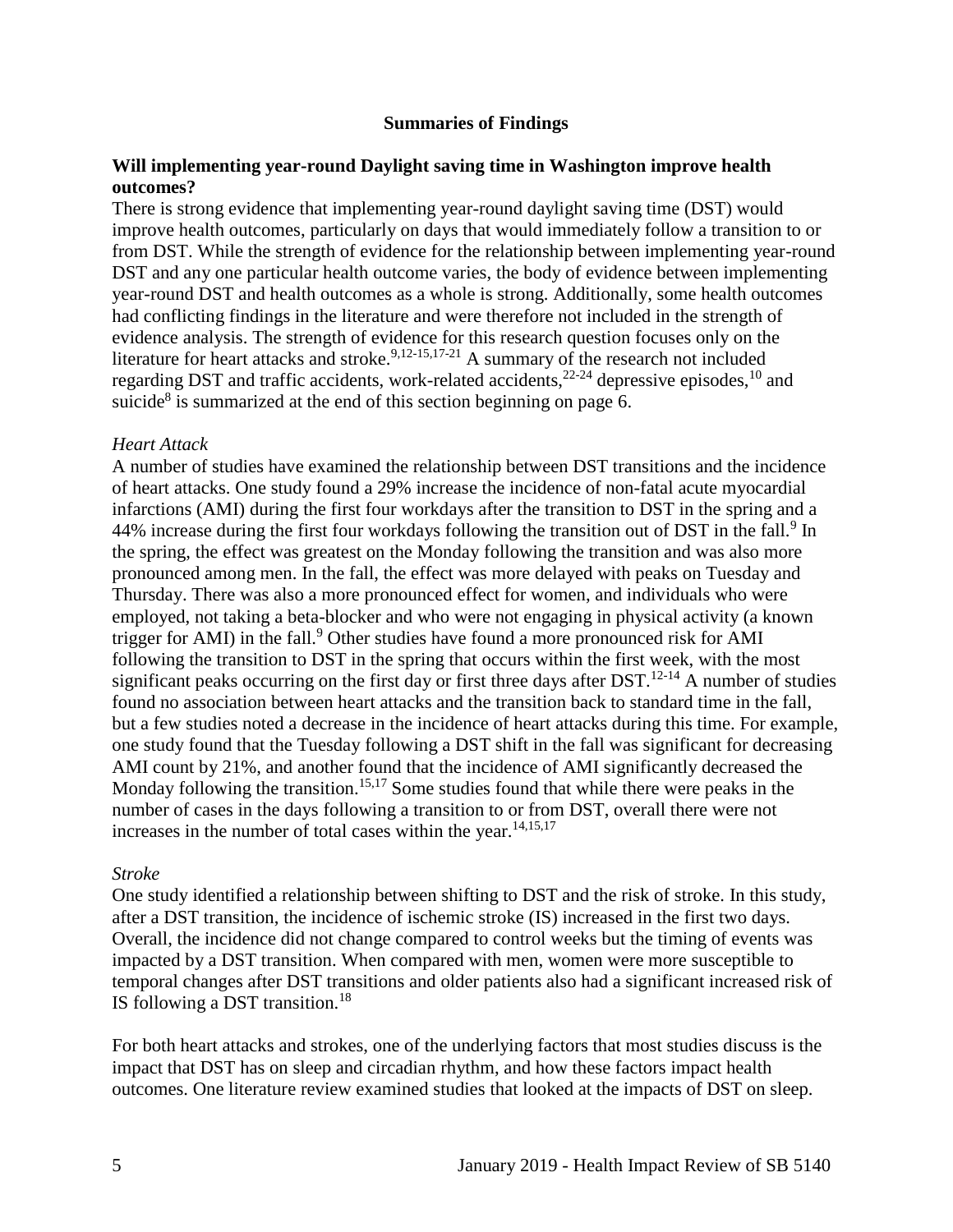Summarizing the findings from 13 studies, the author concludes that, "[t]he start of [DST] in the spring is thought to lead to the relatively inconsequential loss of 1 hour of sleep on the night of the transition, but data suggests that increased sleep fragmentation and sleep latency present a cumulative effect of sleep loss, at least across the following week, perhaps longer. The autumn transition is often popularized as a gain of 1 hour of sleep but there is little evidence of extra sleep on that night. The cumulative effect of five consecutive days of earlier rise times following the autumn change again suggests a net loss of sleep across the week."<sup>11</sup> These impacts on sleep, and the closely synchronized circadian system, may increase the incidence of outcomes such as stroke and heart attack, particularly among those already at risk.

#### *Traffic accidents*

The literature regarding traffic accidents and DST has mixed conclusions. One study found that the transition to DST in the spring increased the amount of traffic on the roads due to more people taking advantage of afternoon daylight hours, yet the impact of DST on traffic accidents is not statistically significant in the spring or in the fall.<sup>25</sup> However, another study found following the spring DST transition, fatal accidents increased on the Monday following the transition, with no significant changes on the Saturday or Sunday of the shift.<sup>26</sup> For the fall DST change, the authors found that fatal accidents increased the Sunday prior to the shift, possibly due to the perceived benefit of being able to stay out for an extra hour the night before.<sup>26</sup> A third study found that there was an increase in pedestrian fatal crashes after the transition back to standard time in the fall.<sup>27</sup> Authors suggest that this was due to more darkness during afternoon commute times. Overall, the authors found that shifting an hour of daylight to the evening hours decreased the number of fatal crashes that occurred. They also estimated that 901 fewer fatal crashes would have occurred, including 727 involving pedestrians and 174 involving vehicle occupants, if DST had been in place all year during the study years  $(1987-1991)$ <sup>27</sup> A New Zealand study used 12.6 million accidents claims (2005-2016) to model accident rates as a function of various date-based predictions, including days before/after the start and end of DST.<sup>28</sup> Results show that the start of DST was associated with significantly higher rates of road accidents (first day +16% and second day +12%).<sup>28</sup> A study in Spain used road traffic accident data (1990-2014) to modeled fatalities following DST changes in Spain's 52 provincial capital cities. Authors estimate 40 deaths during the study period can be attributed to DST changes: "23.4 (95% CI [2.7; 39.9]) and 14.7 (95% CI [-7.8; 32.8]) for the summer and fall changes, respectively."<sup>29</sup> Authors estimate, on average, "DST changes are associated with a cost of 1.5 lives every year due to road traffic accidents in Spain's capital cities." However, as 78% of fatal collisions occur on roads outside of cities, they estimate that "this could have an additional cost of another 5 lives every year."<sup>29</sup>

A 2013 literature review looked at 7 other studies in addition to the ones mentioned above and of these, 2 found mixed results for spring versus fall, 3 found a significant increase in traffic accidents, and 2 found no significant increase in accidents.<sup>11</sup> A 2017 systematic review of literature examined the impact of DST on collision risk.<sup>30</sup> The primary outcomes of interest were road traffic collisions, injuries and fatalities. Of the articles reviewed that examined short-term outcomes, five met HIR inclusion criteria. Findings were inconsistent; three of the five articles found no statistically significant short-term effects of DST.<sup>30</sup> Overall, authors found "[t]he longterm findings suggested a positive effect of DST. However, this cannot be attributed solely to DST, as a range of road collision risk factors vary over time."<sup>30</sup> They concluded that the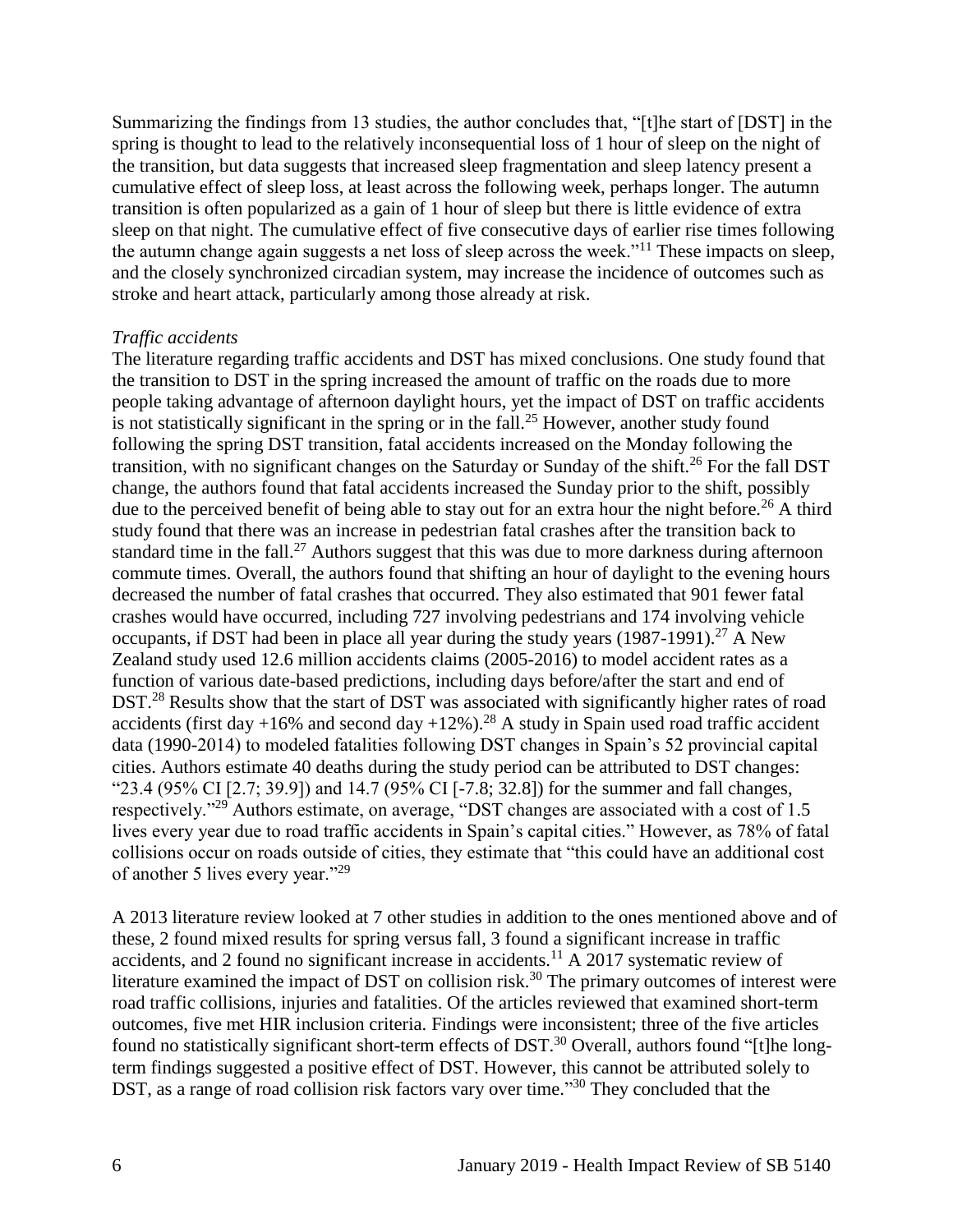"evidence from this review cannot support or refute the assertion that a permanent shift in light from morning to evening will have a road safety benefit."<sup>30</sup>

#### *Work-related accidents*

The literature regarding work-related accidents and DST is also conflicting. Looking first at work-related accidents and occupational injury, three articles found no significant difference in workplace accident frequency between the week before and the week after the shift in the spring and fall.[23,](#page-17-0)[24,](#page-17-1)[28](#page-18-0) The authors of one study did notice a trend in annual and seasonal variation of workplace accidents, which they attribute to seasonal changes in weather conditions.<sup>23</sup> Alternatively, an analysis of national mining injury data from the National Institute for Occupational Safety and Health from 1983-2006 found that there are, on average, 3.6 more mining injuries on the Monday following a transition, which translates to 2,649 more days of work lost due to injury than on non-transition days.<sup>22</sup> This suggests that the injuries that occur on these days are more severe. Authors also analyzed a second data set from the American Time Use Survey of the Bureau of Labor Statistics to understand the link between phase changes (i.e., DST transitions) and sleep quantity. Results from this study indicate that, "…on Mondays directly following the switch to [DST], workers sleep on average 40 min less than on other days. On Mondays directly following the switch to Standard Time— in which 1 hour is gained—there are no significant differences in sleep, injury quantity, or injury severity."<sup>22</sup> The authors conclude that the transition between DST and standard time put employees in danger and that, as a practical application, employers should be mindful of scheduling dangerous work activities around a phase shift. $^{22}$ 

## *Depressive Episodes and Suicide*

Two additional studies examine the association between DST, depressive episodes, and suicides.<sup>[8,](#page-12-1)[10](#page-12-2)</sup> The first article found that the transition from DST to standard time in the fall was associated with an 11% increase in unipolar depressive episodes that dissipated over a 10 week period.<sup>10</sup> There were no differences following the transition to DST in the spring. The authors hypothesize that these findings have less to do with the changes in circadian rhythm patterns due to the time change but are perhaps a result of the distress caused by a shortening of daylight hours in the fall.<sup>10</sup> In the second study, the authors found that there were no differences in rates of suicide in Australia around DST compared to the rest of the year for females.<sup>8</sup> However, for men, there was a significant increase in incidence at 2 and 4 weeks following the change to DST in the spring compared to the weeks after DST finished in the fall and the rest of the year. After adjusting for season, which is a significant predictor of suicide, the relationship was greatly weakened. There was also no significant relationship in suicides for men in the 2 weeks or 4 weeks after the start of DST and the rest of the spring season. Prior to 1986, there was a significant increase in suicides in the weeks following the transition out of DST in the fall but the relationship was no longer significant after this time.<sup>8</sup>

## **Will improving health outcomes for residents of Washington impact health inequities?**

The evidence for the impact of implementing year-round daylight saving time on health inequities is not well researched. One study which identified a relationship between shifting to DST and the risk of stroke found that, when compared with men, women were more susceptible to temporal changes after DST transitions and older patients also had a significant increased risk of IS following a DST transition.<sup>18</sup> A study of DST transitions and AMI found significant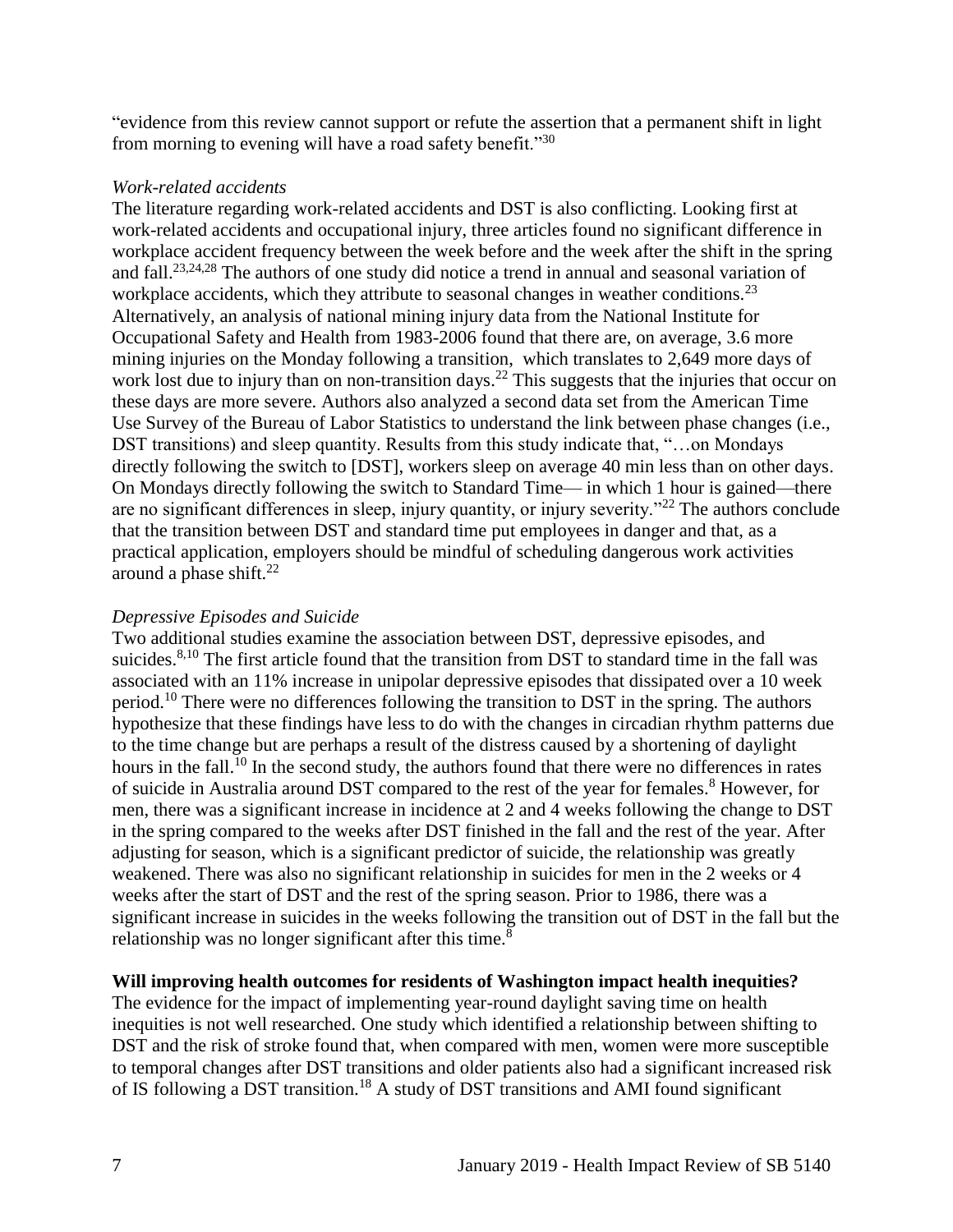increased risk for men in the first 3 days after spring DST transition (RR 1.155, 95% CI 1.000- 1.334) as well as for individuals who took angiotensin.<sup>21</sup> However, results of a literature review found that while there was evidence to support the presence of an association between DST and a modest increase of AMI occurrence, there were no definite sex specific differences.<sup>20</sup> Further study is necessary to determine whether specific subpopulations experience health inequities related to DST.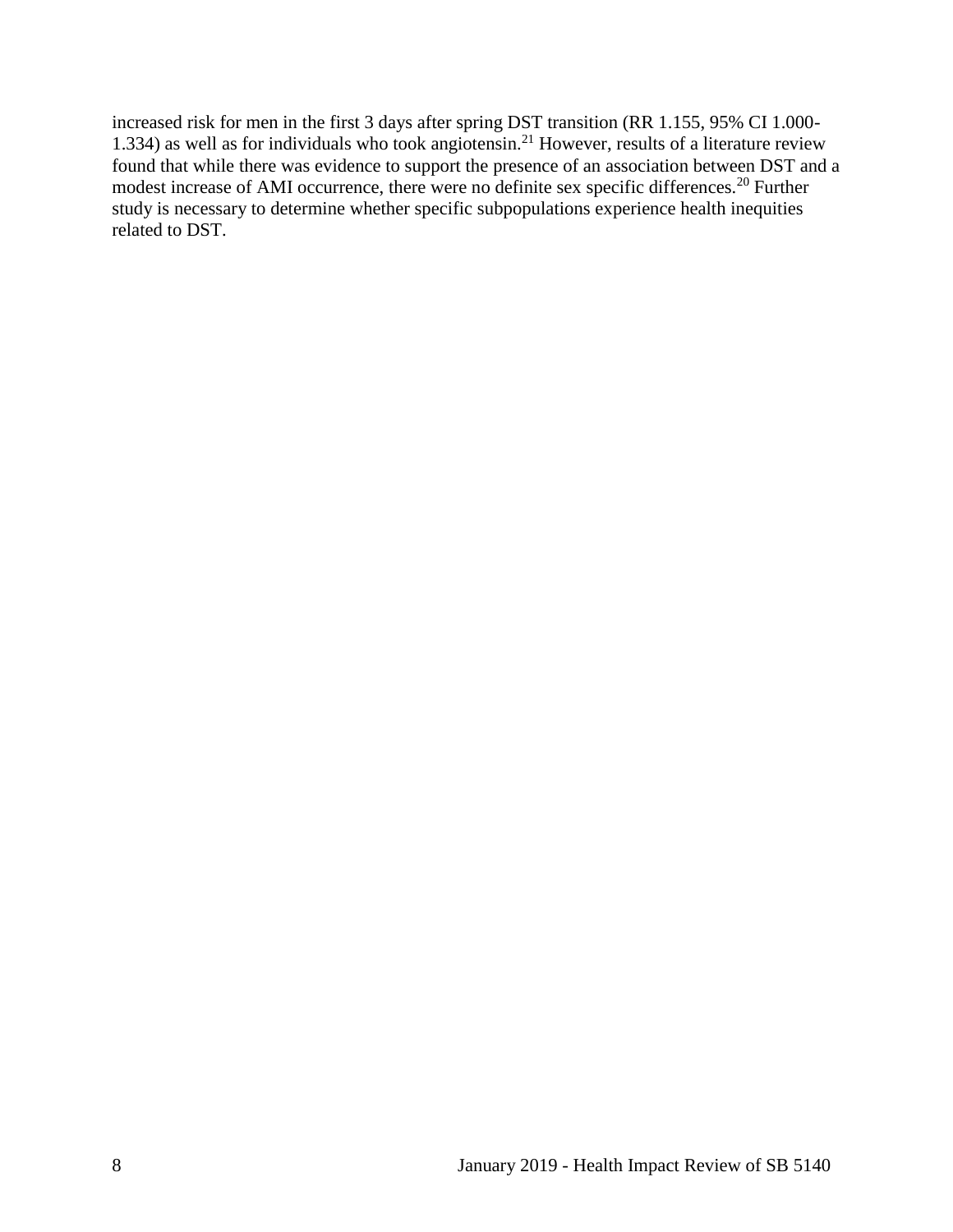# **Annotated References**

# <span id="page-11-0"></span>**Uncategorized References**

# 1. **Standard Time, 15 U.S.C. §260 United States Code, 2011 Edition.**

Title 15 (Commerce and Trade), Chapter 6 (Weights and Measures and Standard Time), Subchapter IX - Standard Time of the U.S. Code discusses Congressional adoption and observance of uniform standard time, advancement of time or changeover dates, commerce, and designated time zones.

## 2. **H.R.6202 - To allow States to elect to observe year-round daylight saving time, and for other purposes. Washington, D.C. : Library of Congress; 2018.**

In June 2018, Representative Mike D. Rogers of Alabama introduced H.R.6202, which would allow States to elect to observe year-round daylight saving time.

# 3. **Sunshine Protection Act, 1.025 Florida Statutes(2018).**

Florida State House Bill 1013, signed by Governor Rick Scott on March 23, 2018, amended Title 1 - Construction of Statutes, Chapter 1 - Definitions to include the Sunshine Protection Act (1.025). The statute states, "if the [U.S.] Congress amends 15 U.S.C. s. 260a to authorize states to observe daylight saving time year-round, it is the intent of the Legislature that daylight saving time shall be the year-round standard time of the entire state and all of its political subdivisions."

# 4. **Sunshine Protection Act of 2018. Washington, DC: Library of Congress; 2018.**

Florida-specific legislation was introduced during the 115th U.S. Congress (2018-2018) to implement the "Sunshine Proection Act of 2018." In March 2018, Florida Senator Marco Rubio introduced S.2537 on and Florida Representative Vern Buchanan introduced H.R.5279 to make daylight saving time permanent in the state. Both have been referred to committees.

## 5. **Proposition 7, Conforms California Daylight Saving Time to Federal Law. Allows Legislature to Change Daylight Saving Time Period. Legislative Statute. Sacramento, California2018.**

The law proposed by Assembly Bill 807 2017-2018 Regular Session (Chapter 60, Statutes of 2018) was submitted to the people in accordance with Section 10 of Article II of the California Constitution. The proposition passed.

#### 6. **Chu Kansen, Gonzalez Lorena, Obernolte Jay. Assembly Bill 7, An act to amdend Section 6808 of the Government Code, relating to computation of time, and declaring the urgency thereof, to take effect immediately. . Sacramento, California2018.**

Assembly Bill 7 would set California's standard time to year-round daylight saving time afte the U.S. Congress authorizes the state to do so, as specified. The bill requires a two-thirds majority to pass.

## 7. **Post Bill, Lively John. House Bill 2297, Relating to standards of time; providing that this Act shall be referred to the people for their approval or rejection. The proposal abolishes the one-hour change in time from standard time to daylight saving time and maintains Oregon on daylight saving time year-round. . 2019.**

If the U.S. Congress authorizes year-round daylight saving time, this bill would maintain Oregon on daylight saving time all year.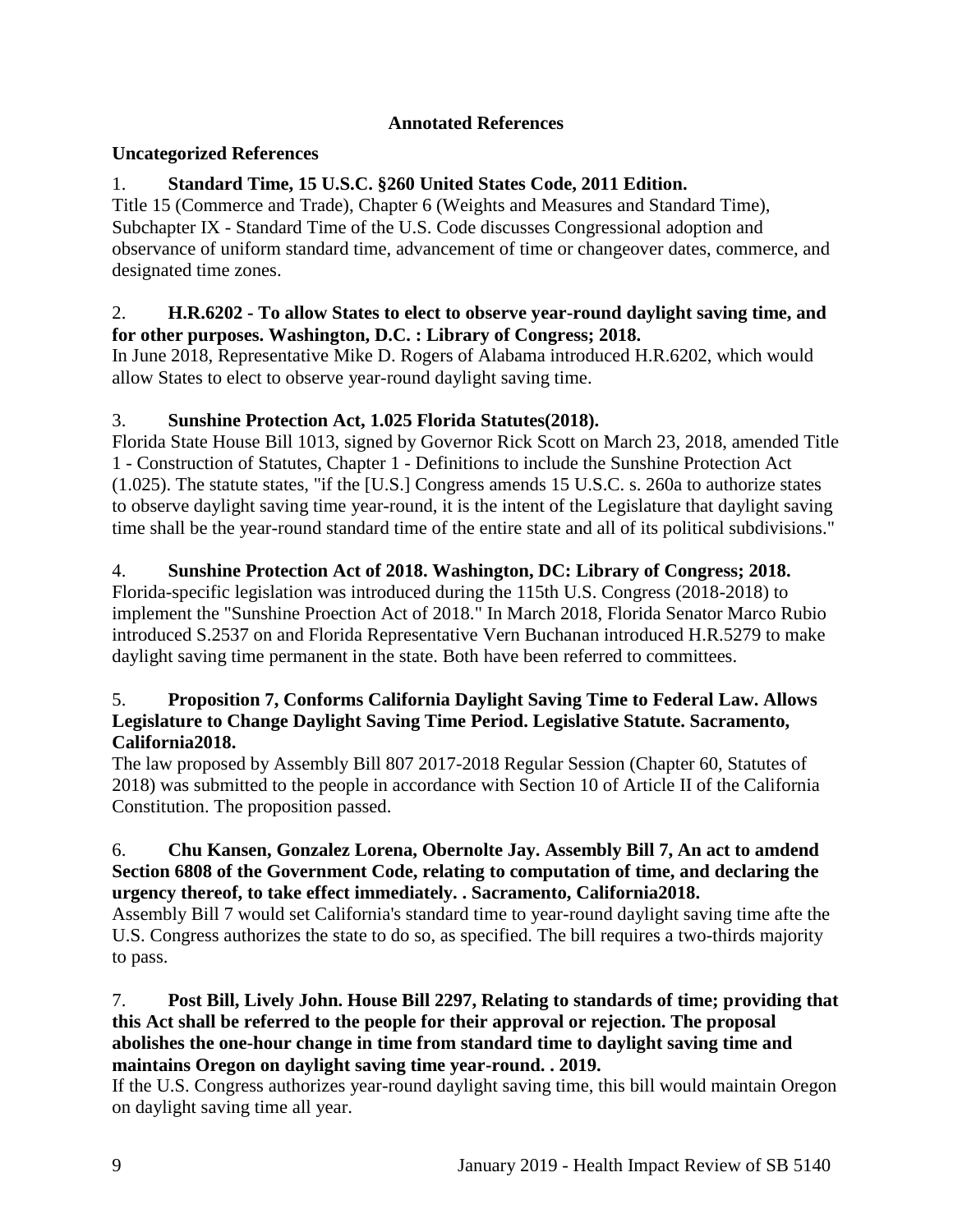## <span id="page-12-1"></span>8. **Berk Michael, Dodd Seetal, Hallam Karen, et al. Small shifts in diurnal rhythms are associated with an increase in suicide: The effect of daylight saving.** *Sleep and Biological Rhythms.* **2008;6(1):22-25.**

In this study, the authors utilized a list of registered suicide deaths from the Australian Bureau of Statistics to see whether the small shift in time associated with transitioning to and from daylight saving time (DST) has a measurable impact on suicide rates. Using data from 1971-2001, the authors analyzed 47,215 male and 14,383 female suicide deaths from across Australia and compared death rates at 2 and 4 week time periods after the start of DST and at the return to "normal time". The authors found that there were no differences in rates of suicide around DST compared to the rest of the year for the female data set. However, for men, there was a significant increase in incidence at 2 and 4 weeks following the change to DST in the spring compared to the weeks after DST finished in the fall and the rest of the year. However, after adjusting for season, which is a significant predictor of suicide, the relationship was greatly weakened. There was also no significant relationship in suicides for men in the 2 weeks or 4 weeks after the start of DST and the rest of the spring season. Prior to 1986, there was a significant increase in suicides in the weeks following the transition out of DST in the fall but the relationship was no longer significant after this time. The authors did note that in general, suicides among men are three times greater than those in women so this finding may be reflecting this difference.

#### <span id="page-12-0"></span>9. **Culic V. Daylight saving time transitions and acute myocardial infarction.**  *Chronobiology international.* **2013;30(5):662-668.**

Culic et al. present findings from a study that aimed to investigate the association between the transitions to and from daylight saving time (DST) and incidence of acute myocardial infarction (AMI) in Croatia. The data set included data for 2,412 patients from 1990-1996 in Split, Croatia. Patients were interviewed in the hospital about the time of AMI and possible triggers such as physical activity, meals eaten, surgery, sexual activity, nicotine or alcohol abuse, etc. The authors reported the incidence ratios for the week following each of the DST transitions and the incidence ratio for each day during that posttransitional week. There was a significant increase in both posttransitional weeks and a significant decrease in the 2 week period following the posttransitional week for both spring and fall. Overall, the findings suggest a 29% increase the incidence of non-fatal AMI during the first four workdays after the transition to DST in the spring and a 44% increase during the first four workdays following the transition out of DST in the fall. In the spring, the effect was greatest on the Monday following the transition and was also more pronounced among men. In the fall, the effect was more delayed with peaks on Tuesday and Thursday. In the fall there was also a more pronounced effect for women, and individuals who were employed, not taking a beta-blocker and who were not engaging in physical activity. The authors conclude that this study provides evidence to support the possibility that DST transitions may increase the risk of AMI through the pathway of sleep disturbances, and that risk appears to vary by a number of factors.

#### <span id="page-12-2"></span>10. **Hansen B. T., Sonderskov K. M., Hageman I., et al. Daylight savings time transitions and the incidence rate of unipolar depressive episodes.** *Epidemiology.* **2016.** Hansen et al. aimed to investigate the impact that daylight saving time (DST) transitions have on the incidence rate of unipolar depressive episodes. The study utilized data from the Danish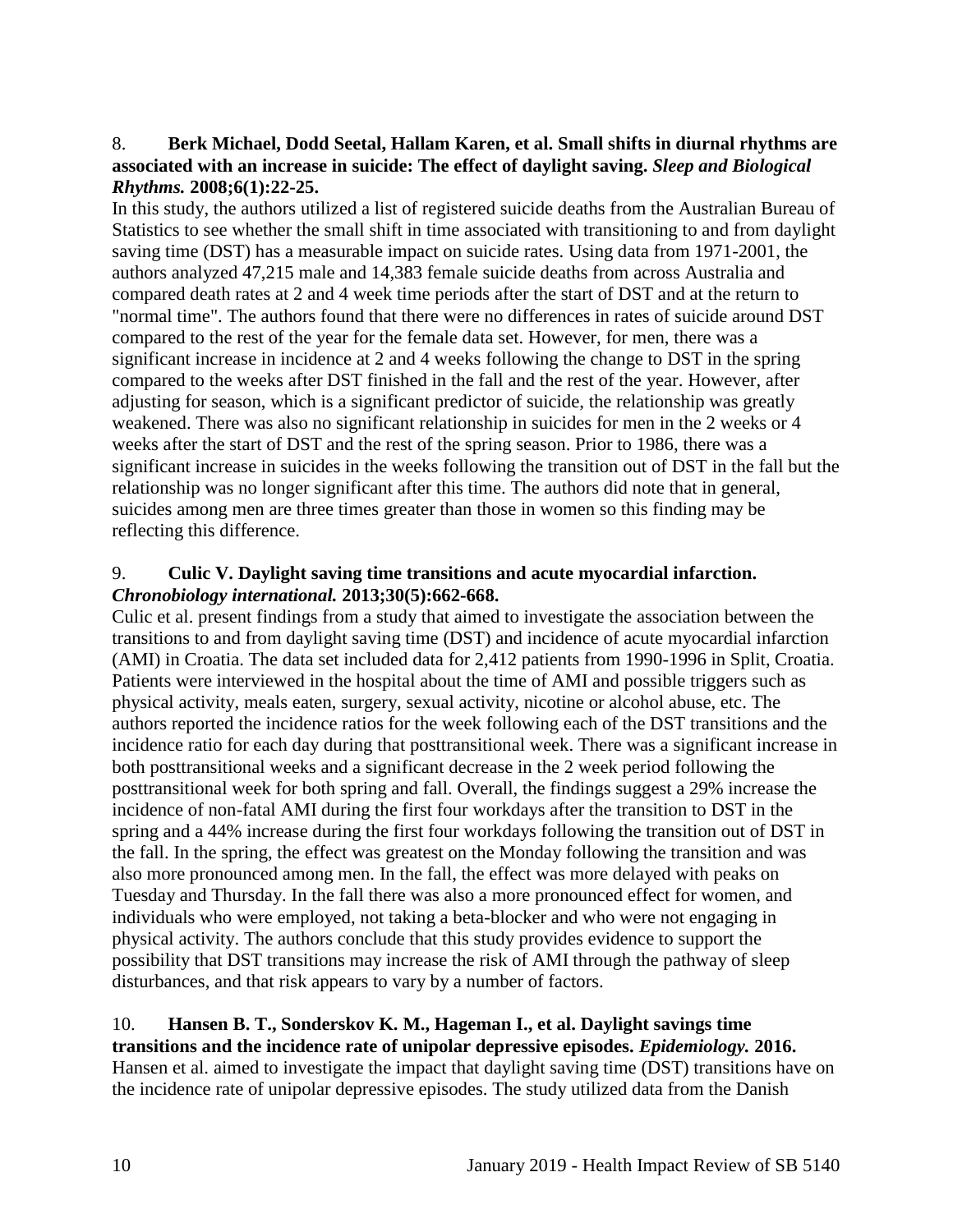Psychiatric Central Research Register (DPCRR) for all primary diagnoses of unipolar depressive episodes and bipolar disorder from January 1995 through December 2012. To analyze the data the authors used a time series intervention analysis and observed trends in the weeks following the transitions to and from DST. The transition from DST to standard time in the fall was associated with an 11% increase in unipolar depressive episodes that dissipated over a 10 week period. There were no differences following the transition to DST in the spring. The authors hypothesize that these findings are not as much do to changes in circadian rhythm patterns due to the time change but perhaps a result of the distress of marking the shortening of daylight hours in the fall.

## <span id="page-13-0"></span>11. **Harrison Y. The impact of daylight saving time on sleep and related behaviours.**  *Sleep medicine reviews.* **2013;17(4):285-292.**

In this review article, Harrison aimed to explore the literature to understand the immediate impact that the transition to and from daylight saving time (DST) has on sleep and to evaluate the evidence regarding the link between sleep disruption and other short-term outcomes of DST such as accidents, illness, health, and performance. Harrison examined 13 studies that presented data on the relationship between DST and sleep. Summarizing the findings from these studies, the author concludes that, "The start of daylight saving time in the spring is thought to lead to the relatively inconsequential loss of 1 h of sleep on the night of the transition, but data suggests that increased sleep fragmentation and sleep latency present a cumulative effect of sleep loss, at least across the following week, perhaps longer. The autumn transition is often popularised as a gain of 1 h of sleep but there is little evidence of extra sleep on that night. The cumulative effect of five consecutive days of earlier rise times following the autumn change again suggests a net loss of sleep across the week." Harrison also looked at traffic accidents and DST and found mixed results. of the 9 studies examined, 2 found mixed results for spring versus fall, 4 found a significant increase in traffic accidents, and 3 found no significant increase in accidents.

## <span id="page-13-1"></span>12. **Janszky I., Ahnve S., Ljung R., et al. Daylight saving time shifts and incidence of acute myocardial infarction--Swedish Register of Information and Knowledge About Swedish Heart Intensive Care Admissions (RIKS-HIA).** *Sleep medicine.* **2012;13(3):237- 242.**

Using data from the Register of Information and Knowledge about Swedish Heart Intensive Care Admissions (RIKS-HIA), Janszky et al. aimed to understand risk associated with daylight saving time (DST) on acute myocardial infarctions (AMI) and the role individual factors may play on this interaction. The individual level factors examined were age, sex, history of cardiac events, diabetes, hypertension, smoking, BMI, lipids, and medication. Patients from the RIKS-HIA were included in the analysis if they were admitted to the coronary care unit of a participating hospital between 1995 and 2007. The authors found that there was a short term increase in risk for AMI for the first week after transitioning into DST in the spring (incidence ratio= 1.039, confidence interval= 1.003-1.075). There was not a statistically significant effect of transitioning out of DST in the fall. In the spring, the risk was more pronounced among those taking cardiac medications and those with low cholesterol and triglycerides. In the fall, there was a lower incidence among patients with hyperlipidemia and those taking statins and calcium-channel blockers. The authors conclude that even small disturbances to sleep may increase the risk of AMI and that vulnerable individuals might benefit from avoiding such sudden changes in their biological rhythms.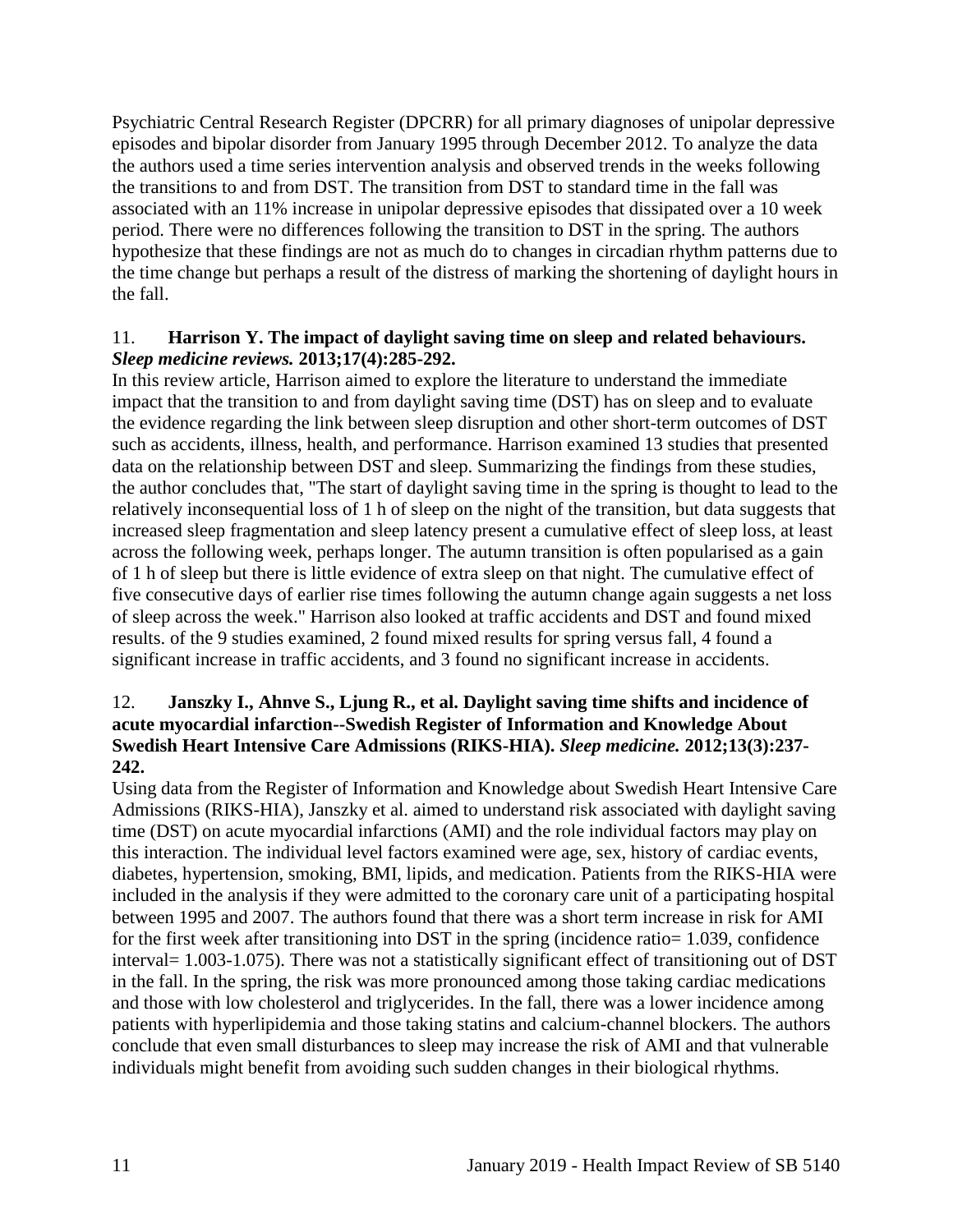#### 13. **Janszky I., Ljung R. Shifts to and from daylight saving time and incidence of myocardial infarction.** *New England Journal of Medicine.* **2008;359(18):1966-1968.**

In this correspondence, Janszky et al. present an overview of their study that involves aimed to examine the influence that transitioning to and from daylight saving time has on acute myocardial infarction (AMI). Using data from the Swedish Myocardial Infarction Register, the authors compared the incidence of AMI on each of the 7 days following the spring and autumn transitions and compared these incidences to the mean of the corresponding weekday 2 weeks before and 2 weeks after the particular day of interest. The authors provide an example indicating that, "the Tuesday after the transition, we would have divided the incidence on that Tuesday by the mean of the incidence on the Tuesday 2 weeks earlier and the incidence on the Tuesday 2 weeks later." The data analyzed was for all AMI in Sweden from 1987-2006. In the spring, the incidence of AMI was significantly higher for the first 3 weekdays following the transition to daylight saving time while only the first weekday was significantly increased during the autumn transition. The authors also noted that the spring transition was more pronounced in women while the autumn transition was more pronounced in men. Overall, the transitions were more pronounced for people under the age of 65. Potential explanations for the findings include adverse effects of sleep deprivation and circadian misalignment, mental stress of a new work week, and the impact of a later bedtime but earlier wake time at the beginning of a work week.

# <span id="page-14-1"></span>14. **Jiddou M. R., Pica M., Boura J., et al. Incidence of myocardial infarction with shifts to and from daylight savings time.** *The American journal of cardiology.* **2013;111(5):631- 635.**

Jiddou et al. conducted a retrospective case-control study to determine the incidence ratio of acute myocardial infarction (AMI) immediately following the shift to and from daylight savings time (DST). The authors reviewed 935 electronic medical records from the Royal Oak and Troy campuses of the Beaumont Hospitals in Michigan. Cases were selected by primary diagnosis of AMI the week after the spring transition to DST and the week after the shift back to standard time in autumn. Controls were selected based on comparable diagnoses 2 weeks before and 2 weeks after the shift to and from DST. From October 2006 to April 2012, 328 cases and 607 controls were selected. After controlling for confounding factors, the authors found that overall frequency of AMI was similar in the spring and in autumn. The incidence of AMI in the week following the shift to and from DST was not significantly different in spring and in autumn, 1.17 (95% CI 1.00 to 1.36) and 0.99 (95% CI 0.85 to 1.16), respectively. While there were no significant changes from spring to autumn in AMI incidence, the large increase in AMI occurred on the first day (Sunday) after the spring shift  $(1.71, 95\% \text{ CI } 1.09 \text{ to } 2.02; \text{ p} < 0.05)$ . While incidence was lower than expected following the autumn shift, the Saturday following the shift (one week after) was significantly greater than any other day that week. The authors conclude that more research needs to be done to determine the biological causes behind this slight increase in AMI incidence following the shift to and from DST.

# <span id="page-14-0"></span>15. **Sandhu A., Seth M., Gurm H. S. Daylight savings time and myocardial infarction.**  *Open heart.* **2014;1(1):e000019.**

Sandhu, Seth, and Gurm used data from the Blue Cross Blue Shield of Michigan Cardiovascular Consortium Percutaneous Coronary Intervention Quality Improvement Initiative (BMC2-PCI). The authors used this prospective, multicenter registry to determine associations of increased acute myocardial infarction (AMI) following the spring and autumn daylight savings time (DST)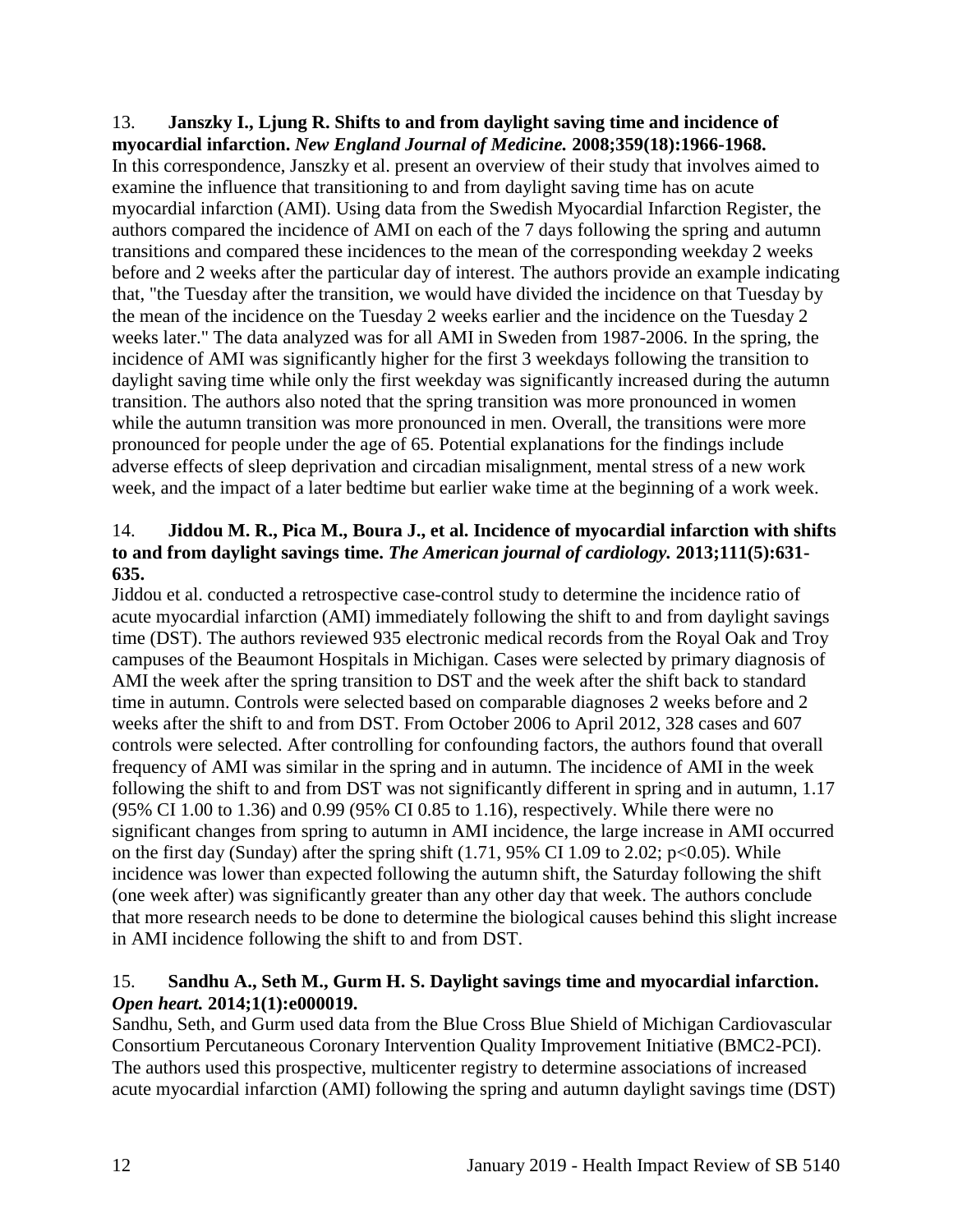changes. Hospital admissions for AMI between January 2010 and September 2013 were recorded and entered into the BCM2-PCI registry. After controlling for potential confounding factors, the authors used regression analysis to map yearly, weekly, and seasonal trends in AMI. The Monday following the Spring DST shift was associated with a 24% increase in daily AMI count (p=0.011). The Tuesday following the Autumn DST shift was also significant for decreasing AMI count by 21% (p=0.044). While these findings are significant, other data suggests that the yearly incidence of AMI did not reflect a major increase in cases. The authors suggest that switching to DST in the spring could accelerate events that are likely to occur in particularly vulnerable patients.

## <span id="page-15-0"></span>16. **Schneider A. M., Randler C. Daytime sleepiness during transition into daylight saving time in adolescents: Are owls higher at risk?** *Sleep medicine.* **2009;10(9):1047-1050.** Schneider and Randler conducted a cross-sectional cohort study to determine the effects of daylight savings time (DST) on sleepiness of adolescents in Germany schools in the spring of 2008. Children from three schools volunteered to fill out questionnaires while attending classes the week prior to, during, and after the DST switch. Four hundred and sixty-nine teenagers participated (mean age 13.5 years) during the three week sampling period. After regression, researchers found that sleepiness and being an evening person correlated with increased age. Students who were older and who tended to be night people scored significantly higher for daytime sleepiness in the week after the DST shift. The authors suggest that class and performance tests should not be scheduled in the first week after the DST shift due to increased sleepiness for older students.

## <span id="page-15-1"></span>17. **Sipila J. O., Rautava P., Kyto V. Association of daylight saving time transitions with incidence and in-hospital mortality of myocardial infarction in Finland.** *Annals of medicine.*  **2016;48(1-2):10-16.**

Sipila, Rautava, and Kyto used data from 22 Finnish hospitals to determine association between acute myocardial infarction (AMI) and the spring and autumn shifts in daylight savings time (DST) during 2001-2009. Researchers compared expected incidence and actual incidence for the two weeks prior to and the three weeks following each DST shift. Any year where spring DST occurred on Easter was excluded. After controlling for confounding factors, researchers found that incidence of AMI increased on the Wednesday following the spring transition (IR 1.16; 95% CI 1.01-1.34). After the autumn DST transition, researchers found that incidence of AMI decreased the following Monday (IR 0.85; 95% CI 0.74-0.97), but incidence increased compared to control weeks by the following Thursday (IR 1.15; 95% CI 1.02-1.3). There was no significance in gender differences, but they did find that patients who had other comorbidities were at increased risk of AMI after the spring or autumn DST transition. Overall, there was no impact on overall incidence of AMI but rather a change in the temporal distribution.

# 18. **Sipila J. O., Ruuskanen J. O., Rautava P., et al. Changes in ischemic stroke**

**occurrence following daylight saving time transitions.** *Sleep medicine.* **2016;27-28:20-24.** Sipila, Ruuskanen, Rautava, and Kyto used data from 20 Finnish hospitals to determine association between acute ischemic stroke (IS) and the spring and autumn shifts in daylight savings time (DST) during 2004-2013. Expected and actual incidence of IS were compared. Over the course of the study, there were a total of 3,033 patients with acute IS in the week following either the spring or autumn DST transition. A total of 11,801 cases of IS occurred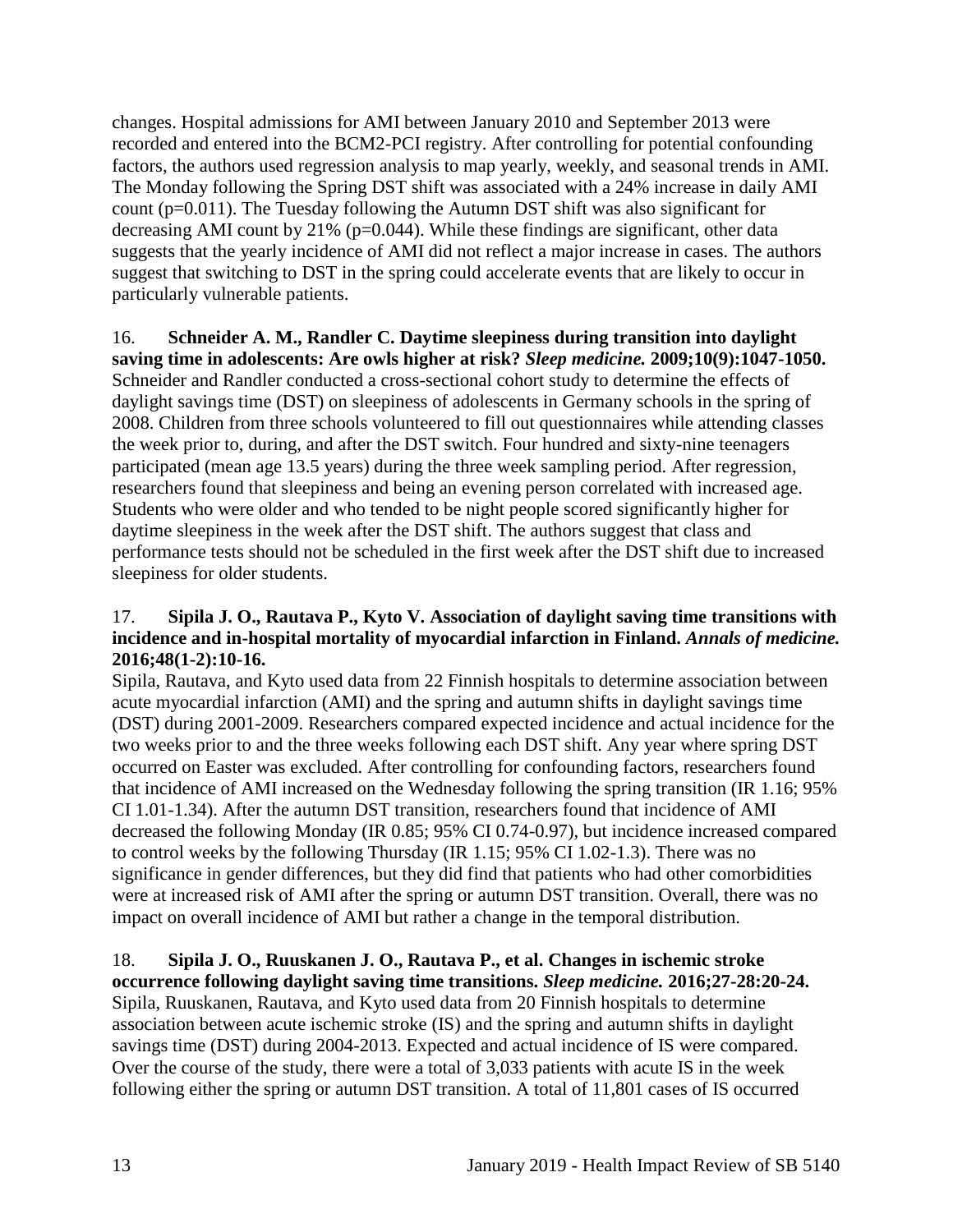during control weeks. After a DST transition, incidence of IS increased in the first two days (RR 1.08; CI 1.01-1.15). Overall, the incidence did not change compared to control weeks but the timing of events was impacted by a DST transition. When compared with men, women were more susceptible to temporal changes after DST transitions. Older patients also had a significant increased risk of IS following a DST transition.

# 19. **Manfredini R., Fabbian F., Cappadona R., et al. Daylight saving time, circadian rhythms, and cardiovascular health.** *Intern Emerg Med.* **2018;13(5):641-646.**

Manfredini et al. review the relationship between daylight saving time (DST) and cardiovascular health. "The available evidence suggests the existence of an association between DST and a modest increase of occurrence of acute myocardial infarction, especially in the first week after the spring shift." Authors note possible mechanisms include sleep deprivation, circadian misalignment and environmental conditions. Authors recommend further study consider the role of gender and individual preference in circadian rhythms (chronotype).

# 20. **Manfredini R., Fabbian F., Giorgi A. De, et al. Daylight saving time and myocardial infarction: should we be worried? A review of the evidence.** *European Review for Medical and Pharmacological Sciences.* **2018;2018(22):750-755.**

Authors identified and evaluated the possible association between daylight saving time (DST) and acute myocardial infarction (AMI), using electronic health database (years 2009-2016). Search terms included, 'daylight saving time', 'daylight saving time' plus 'gender', and 'daylight saving time' plus 'acute myocardial infarction'. In total, authors identified 72, 10, and 6 studies were found, respectively. "Overall, 6 studies, including a total of 87,994 cases, resulted to satisfy the searching request, and were included in the present analysis. All studies confirmed a higher occurrence of AMI in the spring shift, ranging from 4 to 29%, whereas only 1 study showed a higher occurrence of AMI in the autumn shift." Five studies providing separate analysis found results by sex were not univocal. In regards to the spring shift, "2 studies did not show differences between men and women, 2 reported a higher frequency in men, and 1 in women." Specific to the autumn shift, "only 1 study reported a higher occurrence of AMI in women." Results support the presence of an association between DST and a modest increase of AMI occurrence, especially for the spring shift, but do not indicate definite gender specific differences.

#### 21. **Kirchberger I., Wolf K., Heier M., et al. Are daylight saving time transitions associated with changes in myocardial infarction incidence? Results from the German MONICA/KORA Myocardial Infarction Registry.** *BMC Public Health.* **2015;15:778.**

Kirchberger et al. examined the association of daylight saving time (DST) transitions with acute myocardial infarction (AMI) incidence recorded in the population-based German MONICA/KORA Myocardial Infarction Registry. The study sample consisted of 25,499 coronary deaths and non-fatal AMI cases aged 25-74 years. Authors "used Poisson regression with indicator variables for the 3 days or the week after the spring and the autumn transition and adjusted for potential confounders to model the association between DST transitions and AMI incidence." They also built an excess model by calculating observed over expected events per day. Overall, results showed "no significant changes of AMI risk during the first 3 days or 1 week after the transition to and from DST." However, "subgroup analyses on the spring transition revealed significantly increased risks for men in the first 3 days after transition (RR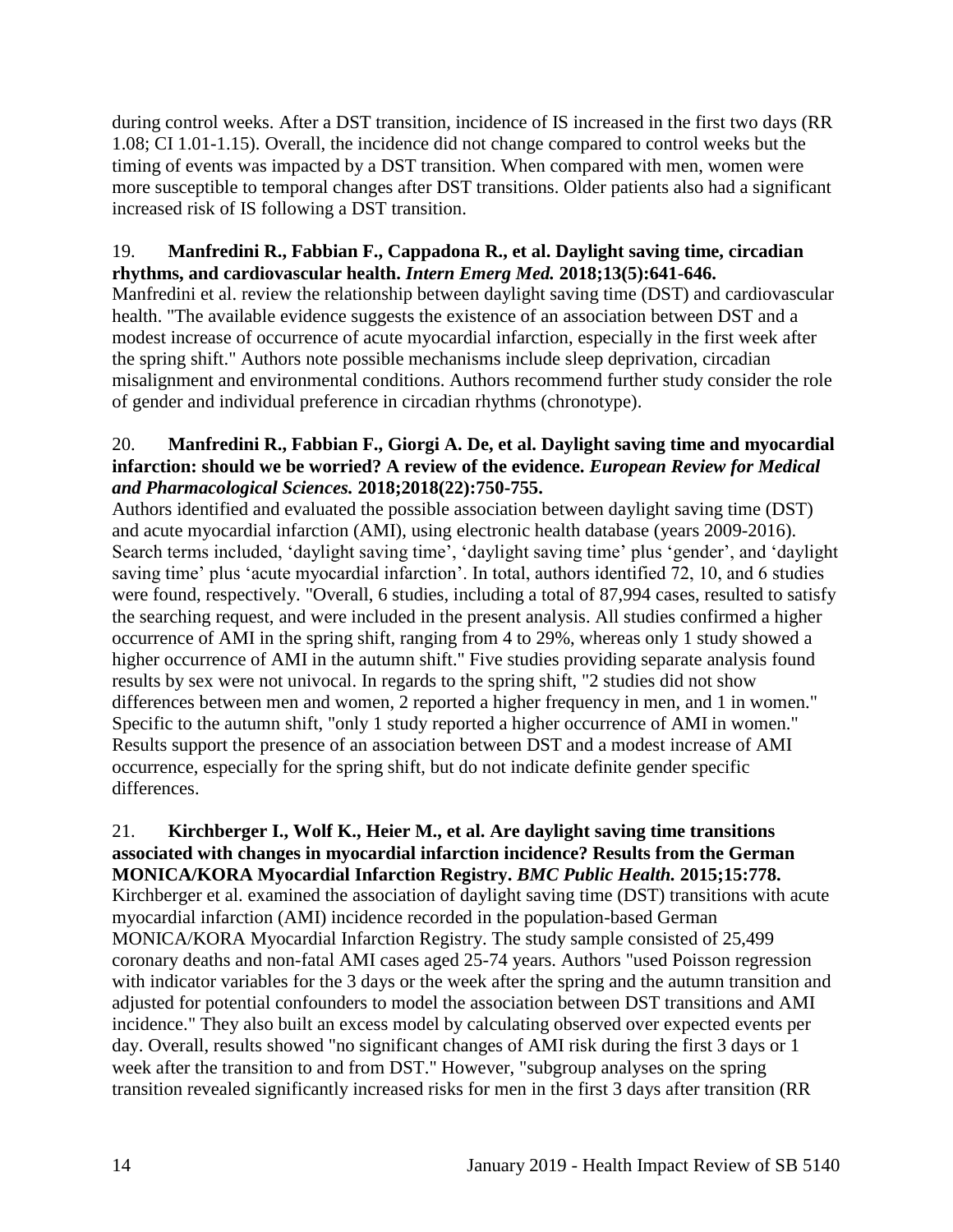1.155, 95 % CI 1.000-1.334) and for persons who took angiotensine converting enzyme (ACE) inhibitors prior to the AMI (3 days: RR 1.489, 95 % CI 1.151-1.927; 1 week: RR 1.297, 95 % CI 1.063-1.582)." Additionally, following the autumn shift, "patients with a prior infarction had an increased risk to have a re-infarction (3 days: RR 1.319, 95 % CI 1.029-1.691; 1 week: RR 1.270, 95 % CI 1.048-1.539)." Authors concluded that specific subgroups (i.e.., men and persons with a history of AMI or prior treatment with ACE inhibitors) may have a higher risk for AMI during DST. They suggested further studies that include data on chronotype and sleep duration are necessary to confirm results.

22. **Barnes C. M., Wagner D. T. Changing to daylight saving time cuts into sleep and increases workplace injuries.** *The Journal of applied psychology.* **2009;94(5):1305-1317.** In this study by Barnes et al., the authors explored a number of different hypotheses using two different studies. The first study utilized national mining injury data from the National Institute for Occupational Safety and Health from 1983-2006 to examine the influence that time changes may have on workplace injuries. The results indicate that on the Monday following a transition, there are 3.6 more mining injuries and this translates to 2,649 more days of work lost due to injury than on non-transition days. This suggests that the injuries that occur on these days are more severe. The second study used data from the American Time Use Survey of the Bureau of Labor Statistics to understand the link between phase changes and sleep quantity. Results from the second study indicate that, "...on Mondays directly following the switch to daylight saving time, workers sleep on average 40 min less than on other days. On Mondays directly following the switch to Standard Time— in which 1 hour is gained—there are no significant differences in sleep, injury quantity, or injury severity." The authors conclude that the transition between daylight saving time and standard time put employees in danger and that as a practical application, employers should be mindful of scheduling dangerous work activities around a phase shift.

# <span id="page-17-0"></span>23. **Lahti T., Sysi-Aho J., Haukka J., et al. Work-related accidents and daylight saving time in Finland.** *Occupational Medicine (London).* **2011;61(1):26-28.**

Lahti et al. analyzed the number of occupational accidents one week before and one week after the shift to and from daylight savings time (DST) from 2002-2006. Data was gathered from the registry of Federation of Accident Insurance Institutions, which collects data on workplace accidents. The authors found no significant difference in workplace accident frequency between the week before and the week after the shift. However, the authors did notice a trend in annual and seasonal variation of workplace accidents  $(p<0.001)$ , which they attribute to seasonal changes in weather conditions.

# <span id="page-17-1"></span>24. **Morassaei S., Smith P. M. Switching to Daylight Saving Time and work injuries in Ontario, Canada: 1993-2007.** *Occupational and environmental medicine.* **2010;67(12):878- 880.**

Morassari and Smith analyzed claim reports from the Ontario Workplace Safety & Insurance Board that were filed between 1993 and 2007 to determine incidence of lost time and no lost time workplace injury claims within the weeks before and after the spring and autumn daylight saving time (DST) shifts. After accounting for the Easter holiday which often coincides with the spring DST shift, the authors found no significant changes in the incidence of workplace injury claims before and after the spring and autumn DST shift.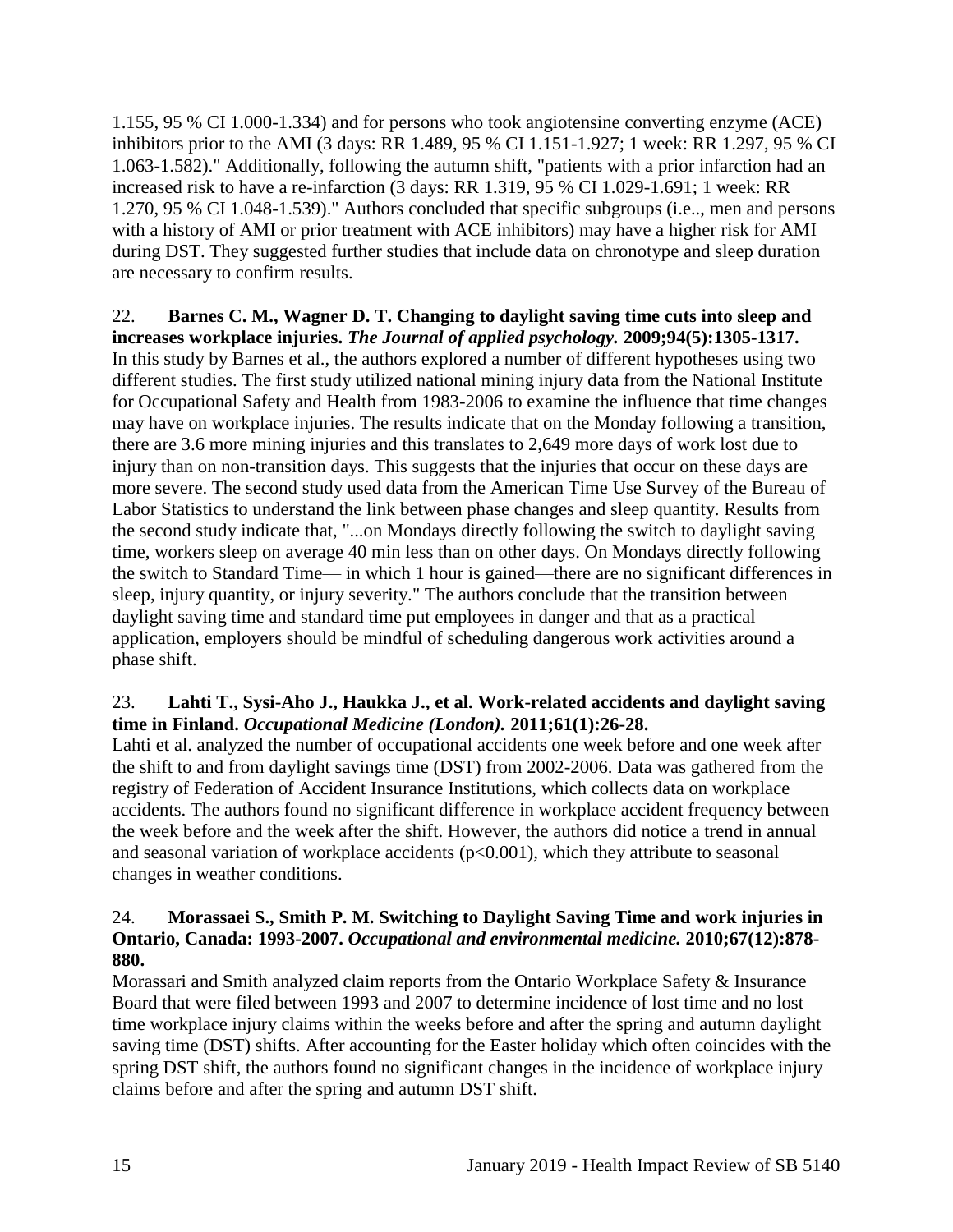# 25. **Huang A., Levinson D. The effects of daylight saving time on vehicle crashes in Minnesota.** *Journal of safety research.* **2010;41(6):513-520.**

Huang and Levinson analyzed Minnesota State data between 2001 and 2007 to determine if the spring or fall daylight savings time (DST) transitions had any impact on incidence of vehicle crashes. The authors determined that transition to DST in the spring increased traffic due to more people taking advantage of afternoon daylight hours. The most relevant finding was that the short-term impact of DST on traffic accidents is not statistically significant in the spring or in the fall. The authors suggest that while increased afternoon visibility may have decreased the incidence of vehicle crashes, the increased number of cars on the road may have actually offset those numbers.

## 26. **Varughese J., Allen R. Fatal accidents following changes in daylight savings time: the American experience.** *Sleep medicine.* **2001.**

Varughese and Allen analyzed fatal automobile accident data from the United States National Highway Transportation Safety Administration for a 21-year period from 1975-1995 to determine if there was an association between fatal automobile accidents and the shift to and from daylight savings time (DST). They used data from the Saturday (pre-switch), the Sunday (during the switch), and the Monday (post-switch) of the spring and fall DST transitions. For the spring DST change, the authors found that fatal accidents increased on the Monday following the transition, with no significant changes on the Saturday or Sunday of the shift. For the fall DST change, the authors found that fatal accidents increased the following Sunday, possibly due to the perceived benefit of being able to stay out for an extra hour the night before. The authors suggest that the increase in fatal accidents following the spring and fall transitions to and from DST could be caused by an immediate shift in sleep cycle and behavior adaptation.

## 27. **Ferguson S., Preusser D., Lund A., et al. Daylight saving time and motor vehicle crashes: The reduction in pedestrian and vehicle occupant fatalities.** *American Journal of Public Health.* **1995;85(1):92-95.**

Ferguson and Lund, et al. compared daylight data and fatal vehicle crash data in the United States between the years 1987-1991 during the spring and fall daylight saving time (DST) shifts. The authors found that there was an increase in pedestrian fatal crashes after the transition back to standard time in the fall. They suggest that this was due to more darkness during afternoon commute times. Overall, the authors found that shifting an hour of daylight to the evening hours decreased the number of fatal crashes that occurred. They also estimated that 901 fewer fatal crashes would have occurred, including 727 involving pedestrians and 174 involving vehicle occupants, if daylight saving time had been in place all year from 1987-1991.

# <span id="page-18-0"></span>28. **Robb D., Barnes T. Accident rates and the impact of daylight saving time transitions.** *Accid Anal Prev.* **2018;111:193-201.**

Robb and Barnes use data from 12.6 million accident claims in New Zealand during 2005-2016 to model accident rates as a function of various date-based predictors including days before/after the start and end of DST, holidays, day of week, and month of year. According to authors, this is the first study to consider multiple accident categories (Road, Work, Falls and Home & Community), and the first in the southern hemisphere. Results show the start of DST was associated with significantly higher rates of road accidents (first day  $+16\%$  and second day